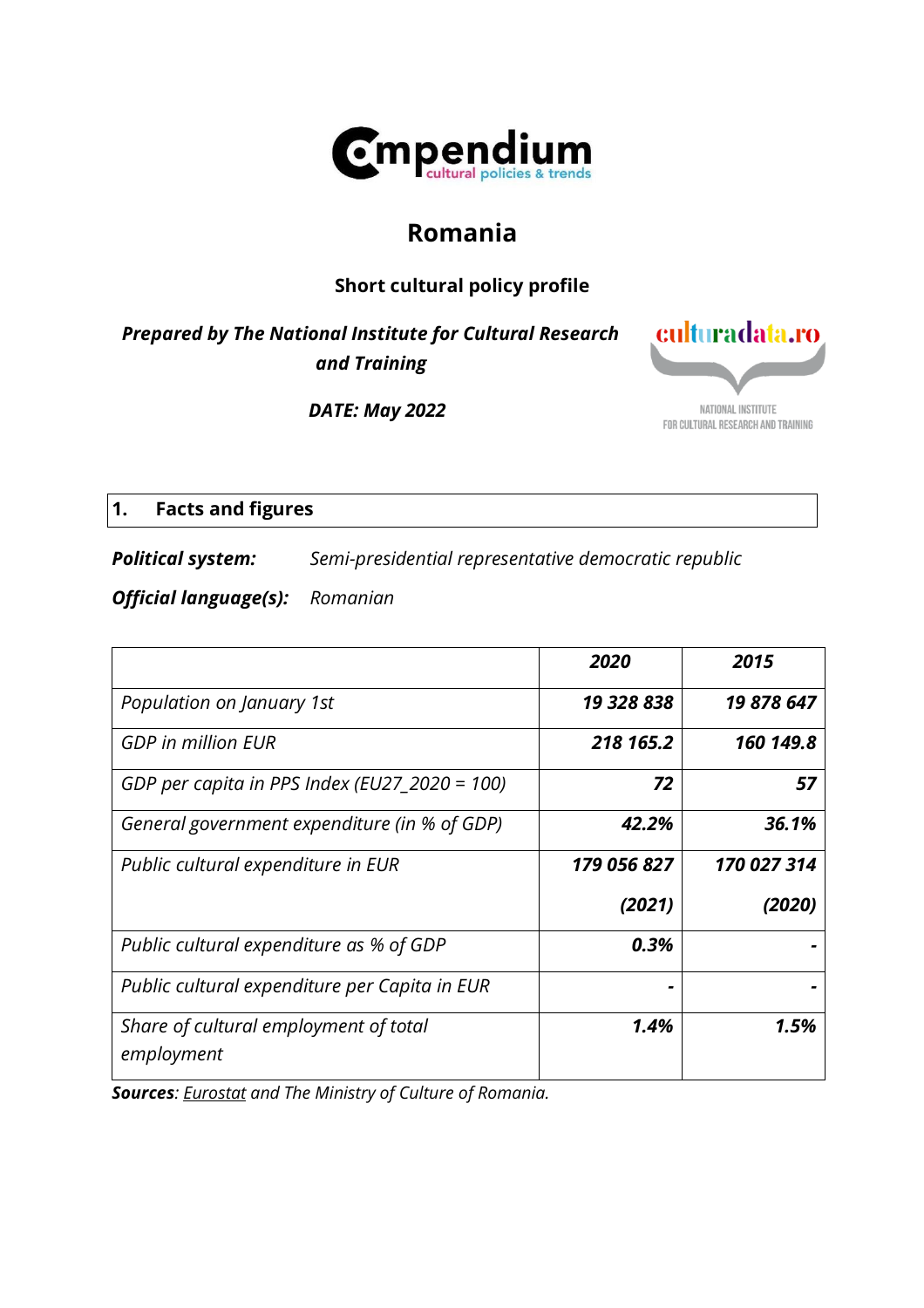

### **2. Cultural policy system**

#### *2.1 Objectives*

Following the accession to the European community structures, the documents of the Romanian cultural strategies began to gradually include the principles and objectives in order to meet the European Union standards.

The first document of the kind, at national level, was the *[Sectoral Strategy in the Field of](https://www.culturadata.ro/wp-content/uploads/2014/12/STRATEGIA_SECTORIALA.pdf)  [Culture and National Heritage for the period 2014-2020](https://www.culturadata.ro/wp-content/uploads/2014/12/STRATEGIA_SECTORIALA.pdf)*. This Strategy was designed starting from the immediate reality of the field of culture and proposes a specific direction of development, in accordance with the tendencies and priorities that the European Union and the other international actors had already set at that time. Despite the fact that this *Strategy* was not officially adopted by the state authorities, we must emphasize the strong positive impact of the *Strategy* (mostly dedicated to the public cultural sector, yet without neglecting the private sector) on the actual activity of all the stakeholders in the cultural field since then.

Another project, the *[Strategy for Culture and National Heritage 2016-2022](http://www.cultura.ro/sites/default/files/inline-files/_SCPN%202016-2022inavizare.pdf)*, generated by the need to update the existing strategic framework, has been on public debate. The draft of this document highlights the need for and the importance of the cultural and creative sectors, continuing the main ideas of the previous *Sectoral Strategy.* Unfortunately, the draft could not pass further than public debate level.

Currently, The National Institute for Cultural Research and Training is the partner of the Ministry of Culture in the project: *[Strategic and Coherent Vision for the Cultural Sector](https://www.culturadata.ro/viziune-strategica-si-coerenta-pentru-sectorul-cultural/)*, financed by the European Social Fund, through the Operational Programme Administrative Capacity. The main result of this project will be the elaboration of the *Sectoral Strategy for Culture 2023-2030*. The two main objectives of this future *Sectoral Strategy* are: increasing the level of professional training among the institutions under the authority of the Ministry of Culture, as well as all the other decentralized services of the Ministry (County Directorates for Culture) regarding the usefulness of evidence-based planning, including practices and mechanisms from European level; creating tools for substantiating decision-making processes at the local level.

Nowadays, the official document that defines cultural policy objectives is the current *[Governing Programme for 2020-2024](https://gov.ro/fisiere/pagini_fisiere/Program_de_guvernare_2020_2024.pdf)*. Given the pandemic context that we've been passing through, the most important cultural policy objectives set forth in the Governing Programme are:

● Supporting the cultural and creative sectors, as well as the cultural industries by initiating and elaborating the Register of the Cultural Sector (initiated and managed by the National Institute for Cultural Research and Training);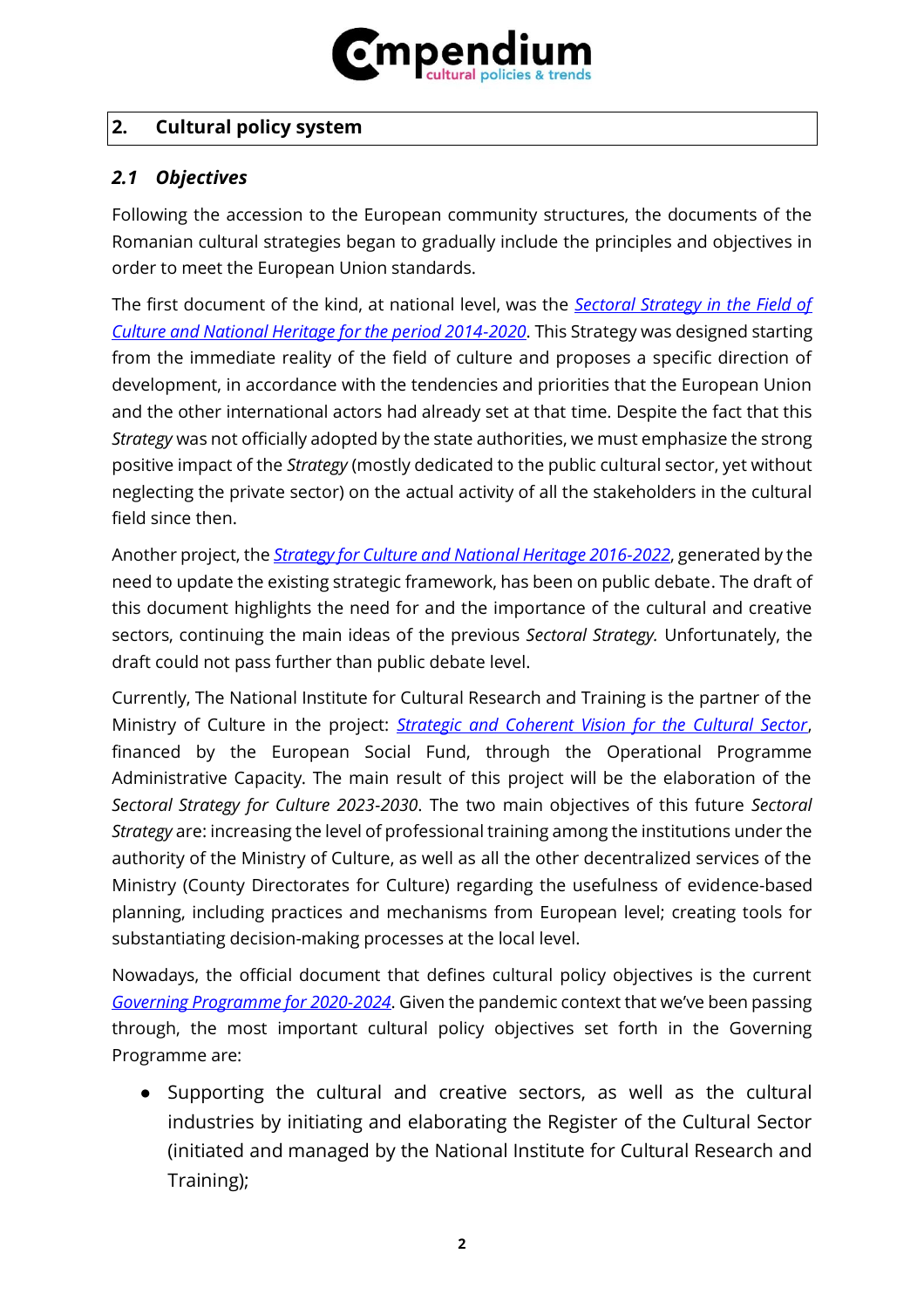

- Elaborating and officially adopting the Sectoral Strategy for Culture;
- Digitization of the Ministry of Culture and its subordinated institutions;
- Making the amendment of Law no. 8/1996 regarding copyright and related rights;
- Developing the Archives safeguarding program;
- Improving the Administration of the National Cultural Fund financing system for cultural projects;
- Stimulating the participation of NGOs and cultural institutions to European funding programs dedicated to culture and cultural heritage;
- Implementing a strategic program for investing and valuing the cultural sector and its resources;
- Developing a national program, in partnership with the Ministry of Education and Research, based on the "Education through Culture" principle;
- Developing the cultural infrastructure as well as safeguarding and promoting the national cultural heritage.

# *2.2 Main features*

In Romania, in particular since 2005, the main features that underlie cultural policies are:

- Tangible and intangible heritage protection.
- Promotion and support for contemporary creation.
- Capacity building, in particular with a view to reorganising the obsolete managerial system of public cultural institutions.
- Cultural democratisation, both in terms of access and participation of citizens and in terms of access of non-state cultural actors to public financing schemes (as provided by [Art. 33 of the Constitution of Romania](https://www.constitutiaromaniei.ro/art-33-accesul-la-cultura/) see the chapter 1.1 of the [country profile\)](https://www.culturalpolicies.net/wp-content/uploads/pdf_full/romania/romania_042020.pdf).

One of the recurrent themes of the political debate is related to the decentralisation of cultural institutions. It should be reminded that in 1990 Romania inherited a heavily centralised system including that of public cultural institutions. Although decentralisation was a "hot topic" in the political discourse,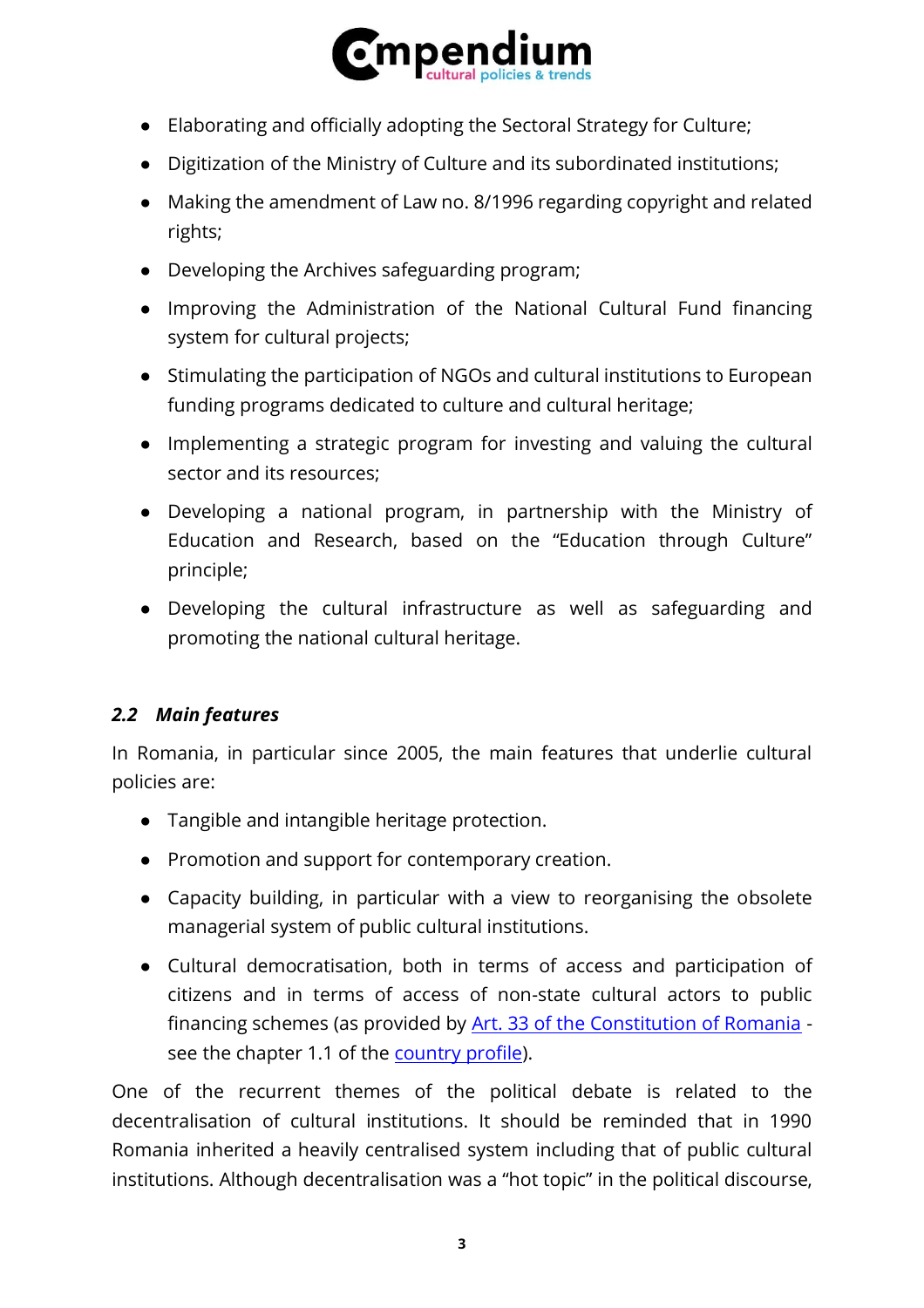

cultural public institutions and, in many cases, local authorities were not very keen in supporting such initiatives. Arguments against such a decision ranged from "loss of prestige" (if a "national institution" became a "local institution"), fear of political interference at the local level, including discretionary power to change managers, fear of losing the preferential system of wages in force for national institutions and, last but not least, the fear of diminishing existing public subsidies with a direct effect on the quality and quantity of the specific cultural output of the respective institutions.

Although the Ministry of Culture has lately reduced its competencies significantly, being mainly concerned with the administration of the emblematic national institutions still under its subordination, the Ministry is still considered the main entity meant to ensure the overall regulatory framework for all the public policies and strategies dedicated to culture.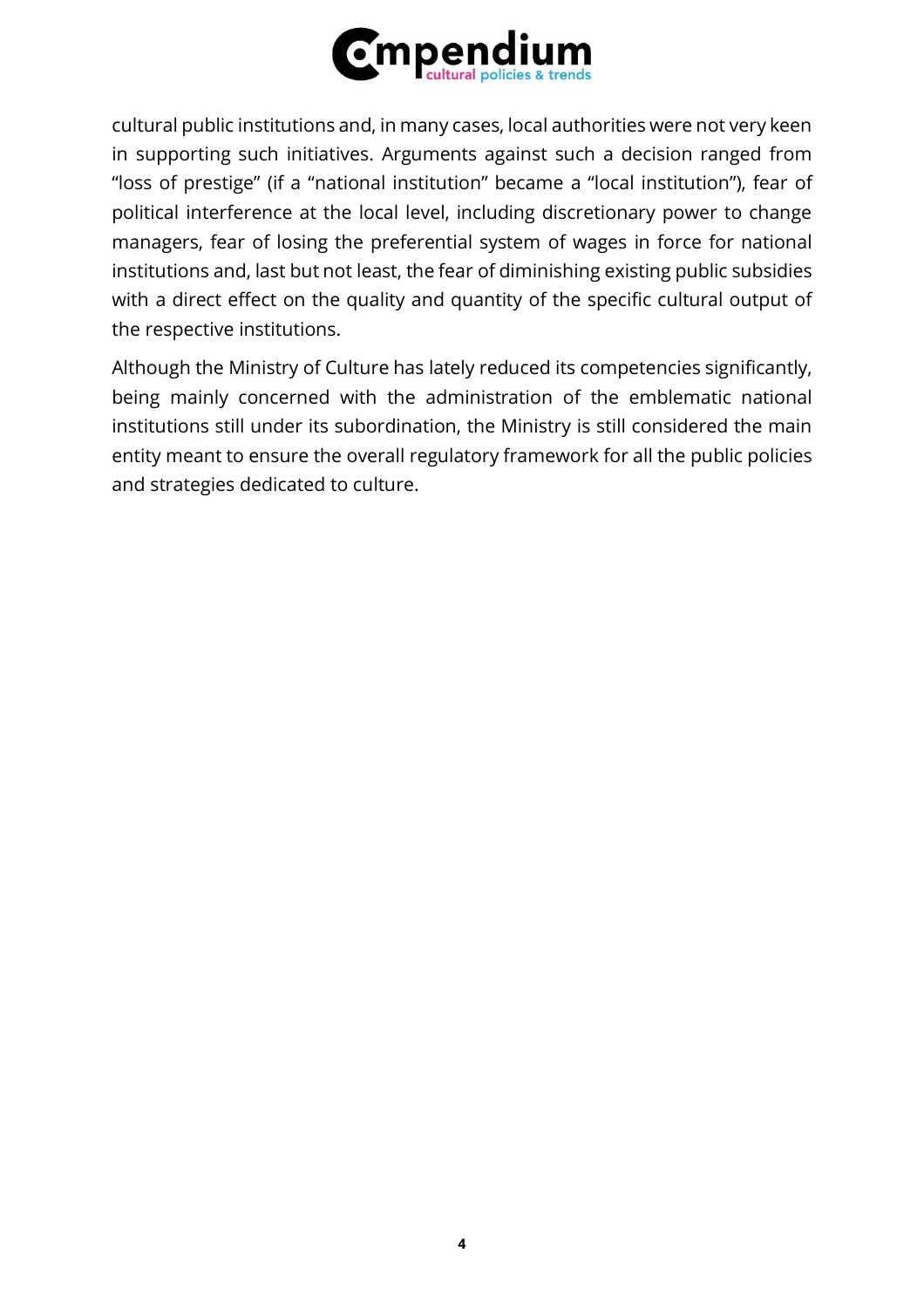# *2.3 Governance system: Organisational Organigram*



Organisation Chart - Ministry of Culture and National Identity

Secretaries of State, Understate Secretary of State, Secretary General and Deputy Secretary General perform the tasks delegated by the orders of the Minister

Last update - 17th July 2019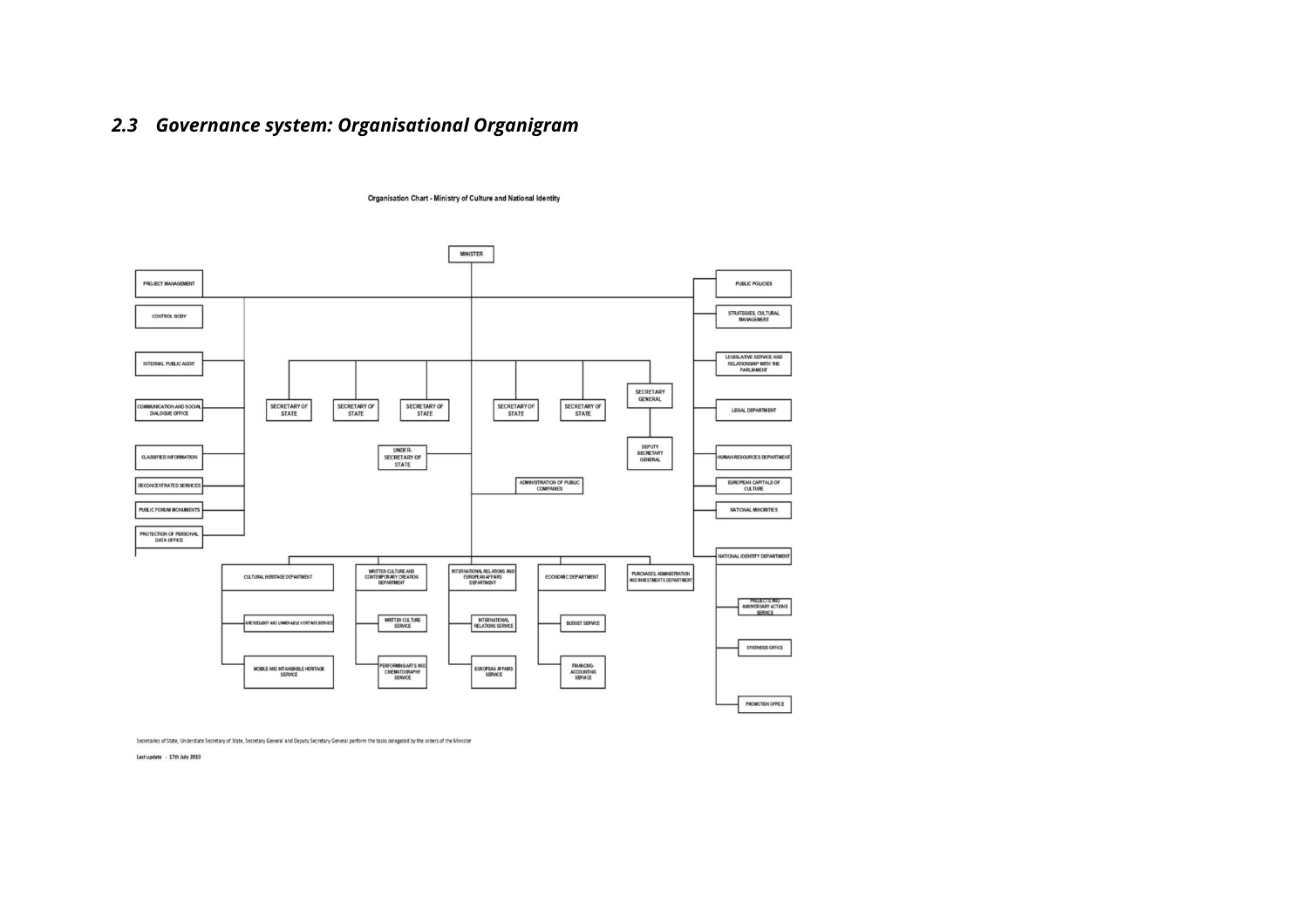### *2.4 Background*

### **1945-1989**

With a few short periods of relapse (1965-1971), Romania was the theatre for one of the most refined and detailed totalitarian experiments in Eastern Europe. Naturally, culture was one of the most affected fields, as the state grip on individual private lives and collective mentalities alike was all-encompassing and accomplished through culture as a propaganda instrument.

### **1990-1996**

As a consequence of the control of the whole system and political behaviour before 1989, the 1990s presented a frantic and sometimes incoherent succession of actions.

#### **1996-2000**

1996 marked the arrival to governmental affairs of the Romanian Democratic Convention, a coalition of liberals, social-democrats and Christian-democrats. The problems related to cultural structures and patterns of public policies are mainly related to the tension between the welfare and liberal mission of the state. This period is marked by a number of foundations operating in the field of culture, which had a major role in culture's democratisation (e.g. the Soros Foundation), as well as in the modernisation of some forms of cultural expressions in the fields of visual or performing arts (e.g. contemporary dance or the rebranding of the Museum of Contemporary Art).

In 1997, a Consultative Council of the Ministry was set up, with the possibility for representatives of relevant stakeholders to participate in its meetings periodically.

### **2000-2010**

In 2001, several Regional Cultural Forums were set up, which analysts considered a bad example, as they were similar to previous communist structures of the kind. In the autumn of 2005, the new popular liberal coalition, The Justice and Truth Alliance, brought a new, increasingly transparent vision of public cultural policies.

Since 2006, three proposals for public policies have been developed and approved: to redefine institutions and companies in the field of performing arts, to develop the cultural services in rural and small urban areas, and to digitise the national cultural resources.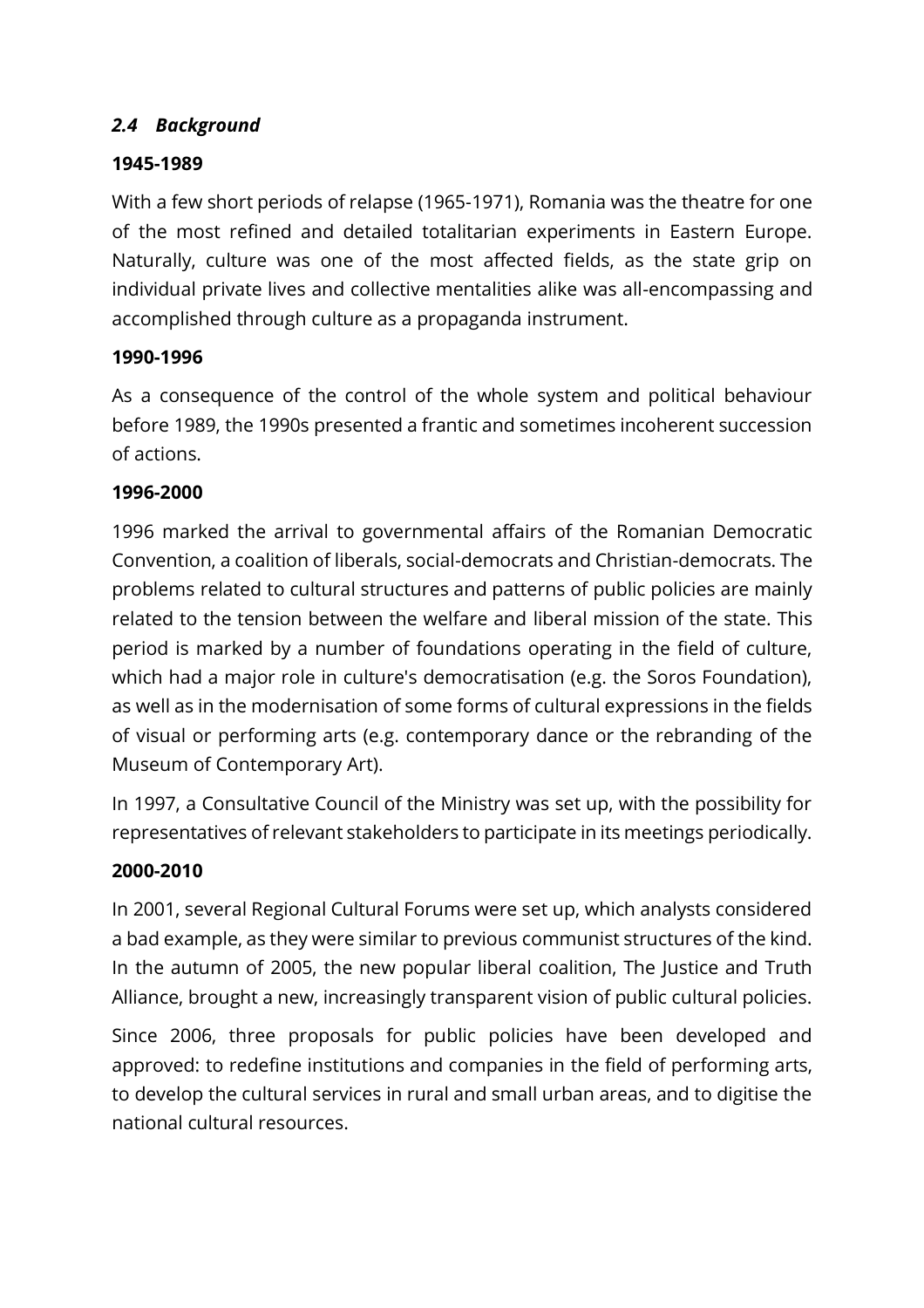

Since 2007 progress has been made regarding the implementation and compliance with EU law and procedures related to financing opportunities for Romania as an EU member state.

During 2009 a series of proposals were set out for developing a public policy that supports creativity in the field of culture, a strategy aiming to support and stimulate cultural small and medium-sized companies. Romania's relationship with the EU and all EU-related issues were covered in the *Strategic Plan for the Years 2009-2013 of the Ministry of Culture and National Heritage*, including all cultural, audiovisual and related sectors.

### **2011-present**

Unfortunately, after 2011, the pace of drawing up the necessary standard-setting acts has slowed down, the concern for policies and strategies diminished, and the approach on culture as a unitary system of intervention for the use of the citizen has become a desideratum.

After a short period (2011-2014) of strengthening the preoccupation for urging a cultural management via intensive training of the former managers of public institutions, the Ministry of Culture (with titles including or excluding: the Religious Groups, Heritage or National Identity) completely abandoned its concern for a coherent system legislation or for the setting of priority action directions.

In 2013-2014 the National Institute for Cultural Research and Training was established, through the merger of the Centre for Research and Consultancy in the Field of Culture with the Centre for Professional Training in Culture; the Institute took over a large part of the tasks related to cultural strategies and took upon itself the difficult task to improve and develop the cultural statistics and systematic research of the consumption in relation to the cultural offer.

In the period 2012-2018, the law on salaries applied to the entire public system made the wages less attractive, which led to a migration of personnel toward the private field.

On the background of the decrease of its role in regulating the field of culture, the Ministry decided that the period between 2019-2021 and beyond would be dedicated to several priority goals related to:

• the draw up of the Code of Heritage – which will gather the special regulations for the immoveable, moveable and intangible heritage;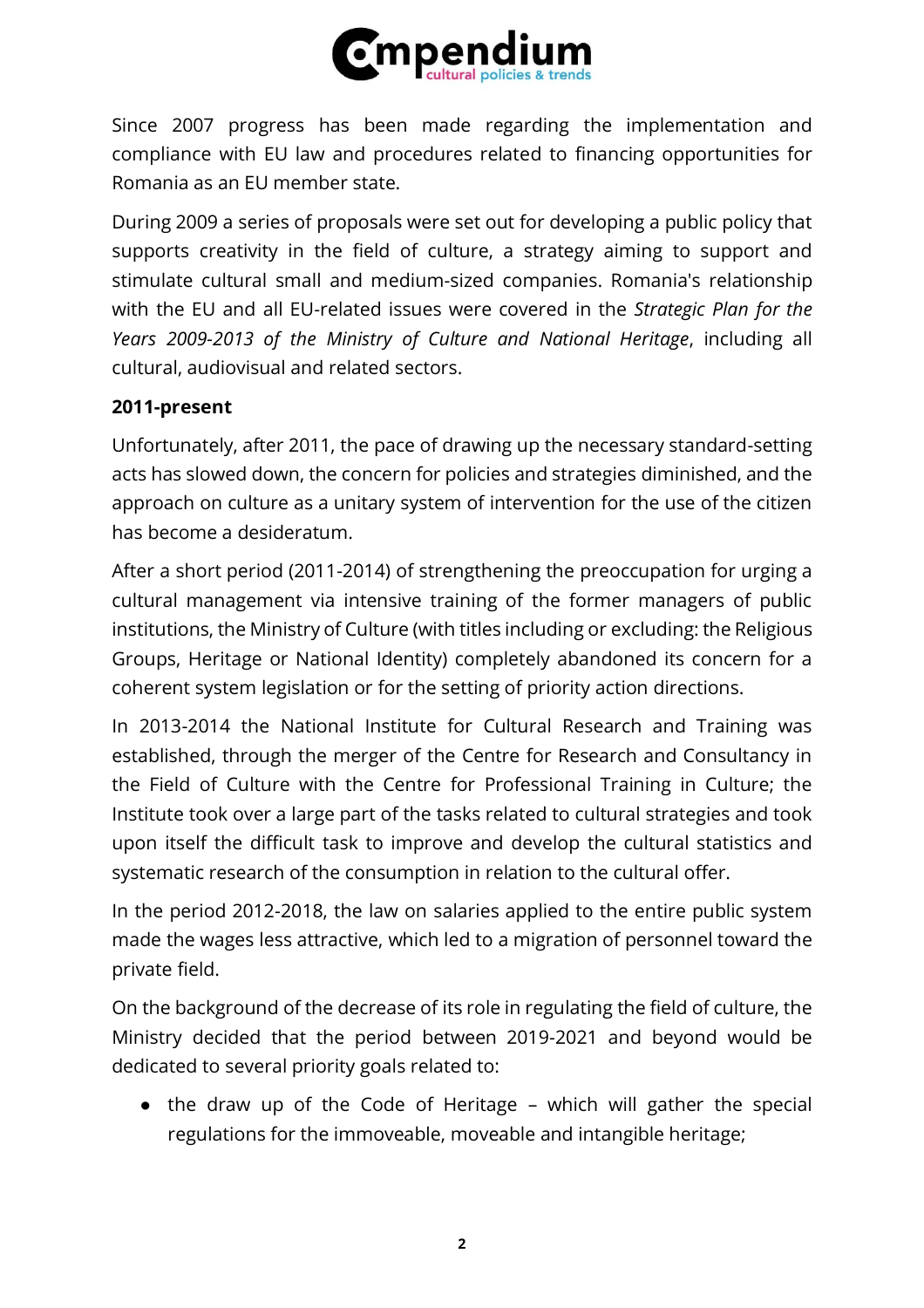

- elaborating the Sectoral Strategy for Culture for the new funding framework 2023-2030;
- projects for transversal strategies, together with the Ministry of Education and the Ministry of Tourism;
- development of the framework for the unfolding and monitoring of the project Timișoara - European Capital of Culture 2023.
- drawing the attention to the independent / private sector and creating more support mechanism for freelance artists;
- improving and updating the statistical data on infrastructure, specialists and the activity of the whole cultural sector.

### **3. Current cultural affairs**

#### *3.1 Key developments*

The medium-term objectives set by the current *Governing [Programme 2020-2024](https://gov.ro/fisiere/pagini_fisiere/Program_de_guvernare_2020_2024.pdf)* regarding the cultural sector are related to a constant adaptation to the changes within the society and the desire to preserve the values of the Romanian identity and the national minorities'. The same official document states that one of the transversal objectives will consist of the correlation between cultural approaches and some others from regional and local level, as well as the civil society, in order to develop the cultural tourism. At the same time, a national plan for cultural and artistic education will be implemented in the Romanian schools curriculum, based on a cooperation between the Ministry of Culture, the Ministry of Education and Research and specialized NGOs. Moreover, the dialogue between public cultural institutions and the independent sector will be intensified, in order to create synergy effects on the delivery of cultural products, as expected by the members of the Romanian society.

Romania is constantly in the race for harmonising the European cultural objectives, by regularly updating its own agenda with the main European topics. Unfortunately, a complicated, difficult bureaucratic system – related to a lack of specialists in matters of policies and strategies, at the level of central and local authorities – makes it difficult for the cultural or artistic initiatives and products to become known in the member states.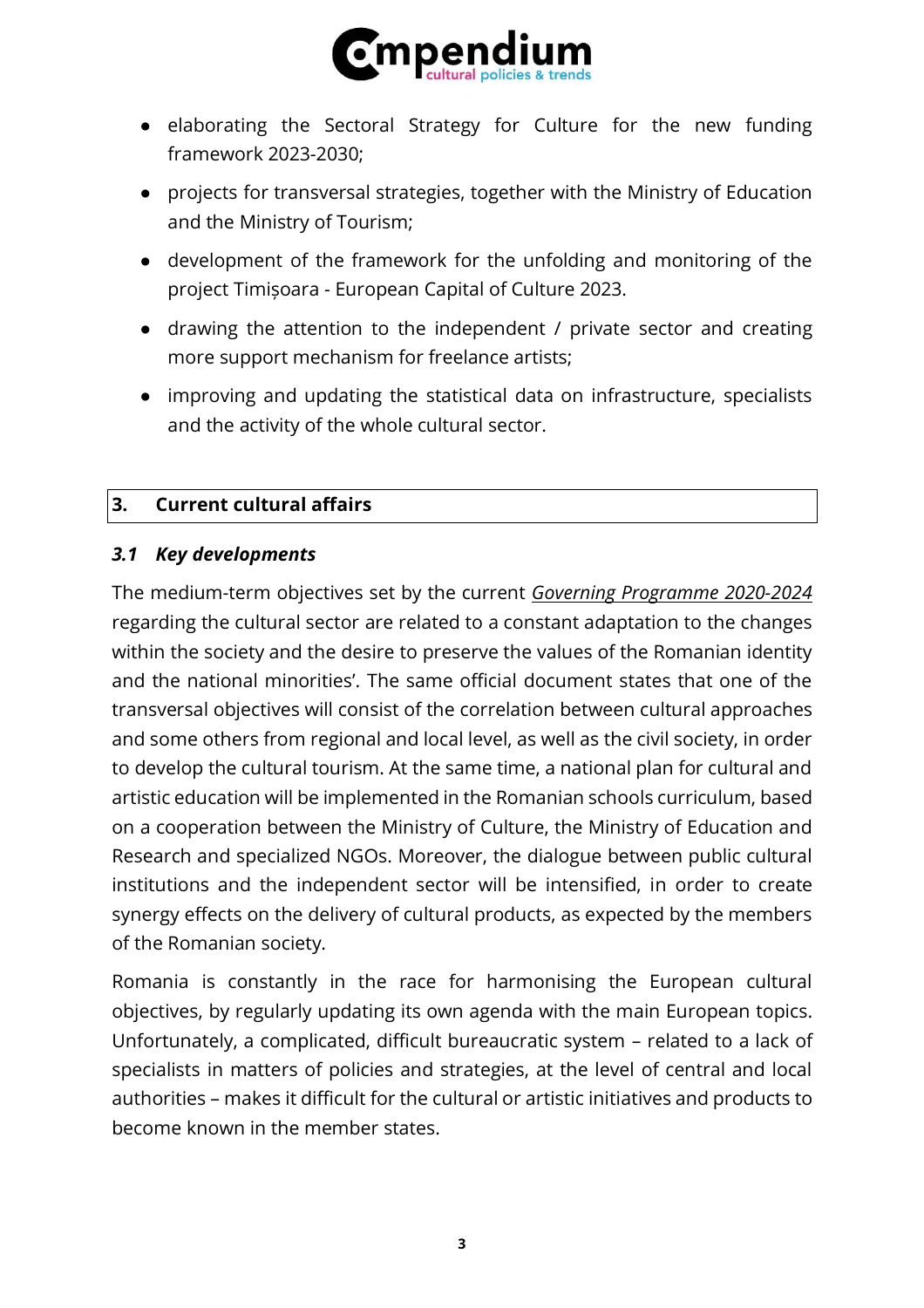

### *3.2 Key themes*

# **The role of the artist**

Efforts have been made in the direction of incorporating the Status of the Artist into a public policy. This includes an initiative to elaborate a public policy proposal for the support and stimulation of the cultural and creative sectors and a public consultation of the cultural sector being organised by the Ministry of Culture and National Identity in 2009. Two reports were published by the National Institute for Cultural Research and Training – *Draft of a policy for the stimulation of creativity: proposals from creators, NGOs and companies from the cultural sector* (the aim of the study was to identify dysfunctions and their remedies in order to formulate a public policy to stimulate creativity; the study characterises the artist's status, taking into account the social, professional, legal, fiscal and financial status of the creator) and an update of the report, in 2011.

In 2016, the Ministry of Culture proposed the set-up of a Platform of Dialogue with the Civil Society, the "Cultura Vie" (living culture) Platform. A memorandum was launched with a view to finding a consensus to adopt the Status of the Artist, comprising ten basic principles (see the chapter 2.3. of the [country profile\)](https://www.culturalpolicies.net/wp-content/uploads/pdf_full/romania/romania_042020.pdf).

While the Status or Condition of the Artist in Romania represents a real concern of the cultural sector, more steps are needed to be made in order to identify concrete measures. The approval by Government Memorandum, in February 2017, of the *[White Paper for Unlocking the Economic Potential of the Cultural and](https://www.culturadata.ro/wp-content/uploads/2017/01/Cartea-Alba-EN-FR-WEB.pdf)  [Creative Sectors in Romania](https://www.culturadata.ro/wp-content/uploads/2017/01/Cartea-Alba-EN-FR-WEB.pdf)*, elaborated by the National Institute for Cultural Research and Training, marks an important advancement in the context.

During the same year, the Government approved a Memorandum stating the need to create a framework for the recognition and regulation of Cultural and Creative Sectors. The Memorandum remained just a document with no further implications.

### **Regional harmonisation**

Romania does not have a level of regional authorities, per se. The local administrative authorities are, according to the Constitution of Romania: the counties, municipalities, towns, communes. The eight "development regions" have been created with a view to supporting and enhancing cooperation between a certain number of counties and do not have administrative, legislative or financing competences. These competences lie, according to the Romanian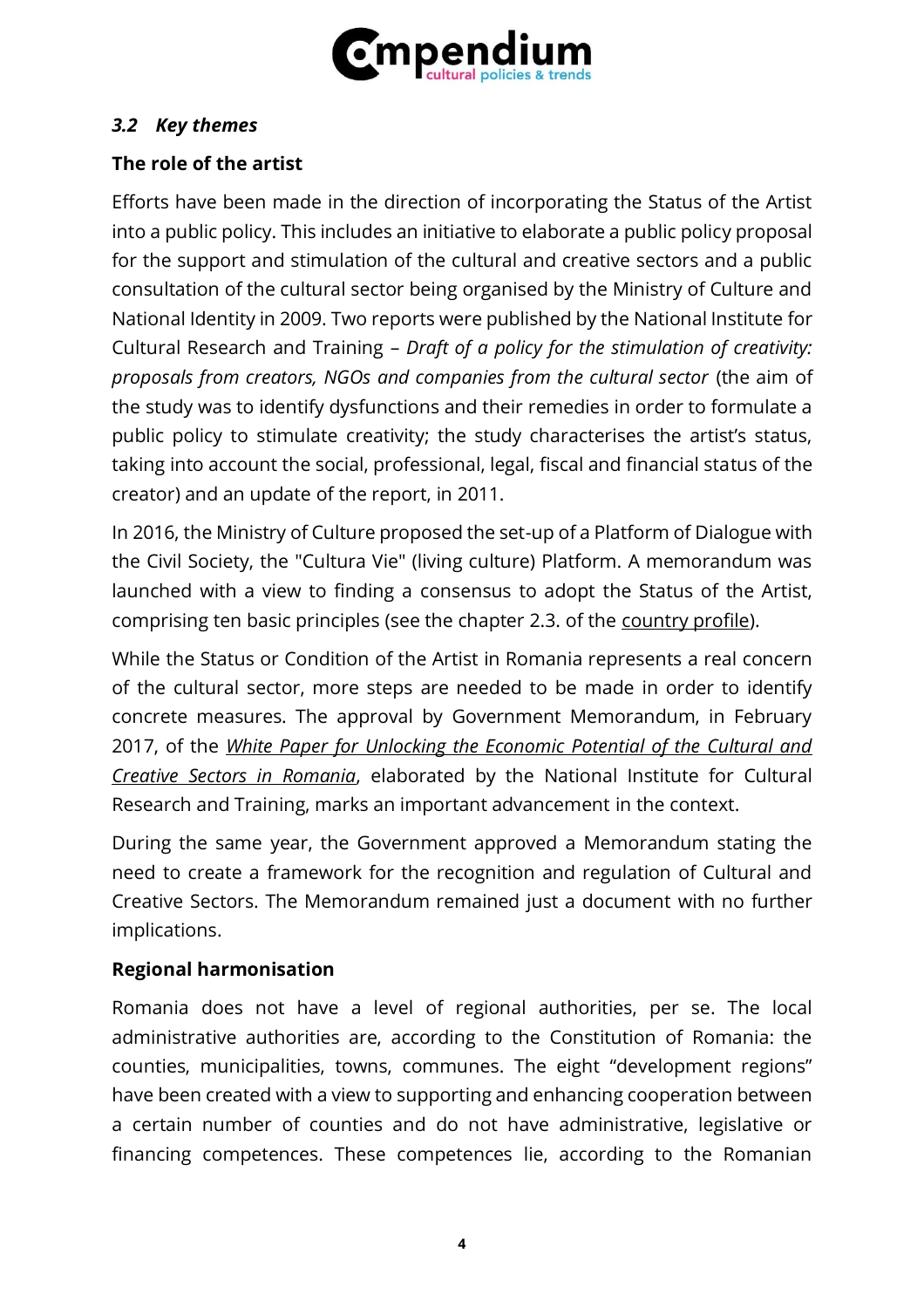

Constitution and administrative system, with the local authorities (i.e. counties, municipalities, towns and communes).

### **Cultural governance**

Within the Government, the responsibilities for drafting, promoting and implementing cultural policies belong, primarily, to the Ministry of Culture. The overall policy objectives and main activities that should be carried out by the Ministry of Culture are set forth in *[G.D. no. 90/2010](http://legislatie.just.ro/Public/DetaliiDocumentAfis/184706)* with its subsequent revisions and in the *Governing Programme* adopted by Parliament. The Ministry of Culture also has overall responsibility for the management of the state budget allocated for its own operations and activities as well as for all its subordinated public cultural institutions. Another area of major importance that falls within the competence of the Ministry of Culture is that of drafting and proposing to the Government primary and secondary legislation and the adoption of specific rules and regulations to facilitate the implementation of the aforementioned legislation.

In order to fulfil its mission, the Ministry of Culture and National Identity relies on several standing committees/commissions created by special legal provisions with a view to help with the drafting of sectoral/sub-sectoral policies, legislation and regulations, as well as of professional rules and guidelines (see chapter 1.2.2. of the [country profile\)](https://www.culturalpolicies.net/wp-content/uploads/pdf_full/romania/romania_042020.pdf).

In each of the 41 counties of Romania, as well as in Bucharest, the Ministry of Culture has its own decentralised services (County Directorates for Culture). These services connects the Ministry and local authorities, and operate under the coordination of the county "Prefect" (the person representing the Government at the county level). Their main activities are related to the supervision of the state of conservation, the restoration and valorisation of cultural heritage, irrespective of the ownership regime applicable.

At the level of counties and cities, the Local Public Administration Law amended by the new Administrative Code gives the right to establish or abolish cultural institutions of any kind, without mentioning the obligation to hire specialists with cultural competences. Thus, in most of these territorial entities, cultural decisions are taken by the administration.

# **Cultural diversity and inclusion**

All the Strategies for Culture that have been elaborated until now highlighted the role of cultural diplomacy in the improvement of the intercultural dialogue, while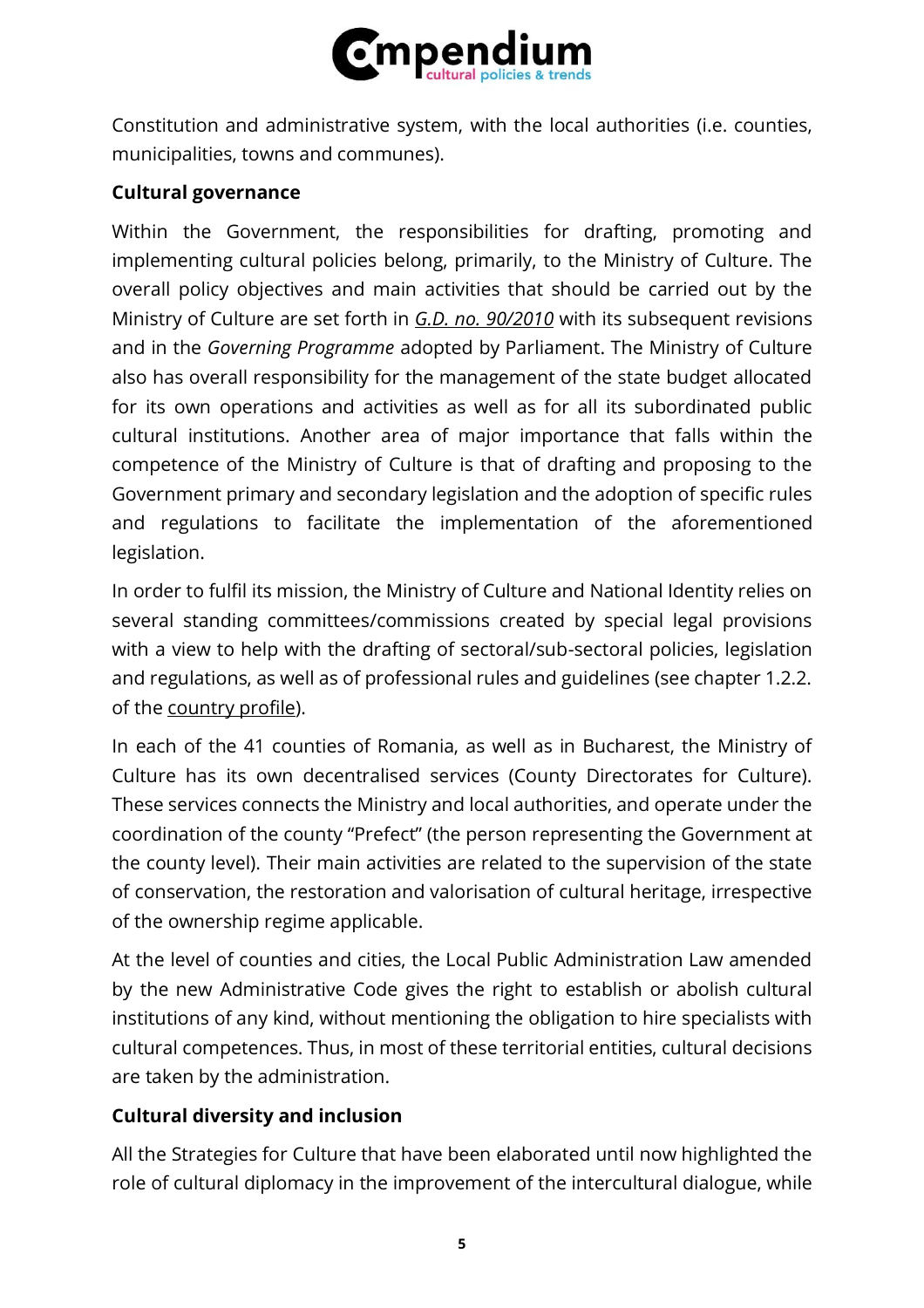

education through culture was set to improve the intercultural dialogue and cultural diversity. The upcoming *Sectoral Strategy for Culture 2023-2030* will surely include courses of action regarding funding priorities to: projects and programmes of public and private cultural operators that mainly aim for the conservation, development and valorisation of the tangible and intangible heritage of the traditional minorities and of the ethnic groups; promotion of diversity and valorisation of minorities' and ethnic groups' cultural expression; dialogue cooperation and promotion as well as intercultural skills; intercultural education; intercultural education, which should be the basis for supporting the principles of non-discrimination and equality of chances.

*[The National Strategy on Immigration 2015-2018](http://igi.mai.gov.ro/sites/all/themes/multipurpose_zymphonies_theme/images/pdf/SNIpentruperioada2015-2018.pdf)* included a direction of action for the promotion of intercultural dialogue and of contacts at all the levels of society through the set-up of multicultural activities within the objective to create an environment facilitating the integration of citizens from third-party states. These goals are attainable through the ACCES program, which supports cultural projects promoting the intercultural dialogue.

According to the *[Culture for Development Indicators CDIS-UNESCO study](https://www.culturadata.ro/wp-content/uploads/2019/10/UNESCO-CDIS-Romanias-Analytical-brief-and-technical-report-EN-web.pdf)*, the Multilingual Education index of 52% reflects a relatively good level of promoting multilingualism in Romania, showing that, out of the total language teaching hours in the first two grades of middle schools, 48.33% are dedicated to the official language, 45.00% to international languages and 6.67% to languages of national minorities. In Romania, there are 10 national minorities with access to education in their own language, listed by the Law 282/2007 for ratifying the European Charter for Regional or Minority Languages: Bulgarians, Czechs, Croats, Germans, Hungarians, Russians, Serbs, Slovaks, Turks, and Ukrainians.

### **National identity**

As a concept, the national identity has been introduced in one of the most important laws concerning the organisation and functioning of the Ministry of Culture (*[G.D. no. 90/2010](http://legislatie.just.ro/Public/DetaliiDocumentAfis/184706)*), correlated with another important element of the cultural domain: cultural heritage. Throughout the subsequent revisions and modifications of *G.D. no. 90/2010*, the essence of the principles underlying cultural policies was kept intact, including the following statements: "The national cultural heritage must be protected, as it is a determinant factor of Romanian cultural identity as well as a non-renewable resource"; "Cultural identities, traditions and heritage, tangible and intangible heritage must be protected and respected".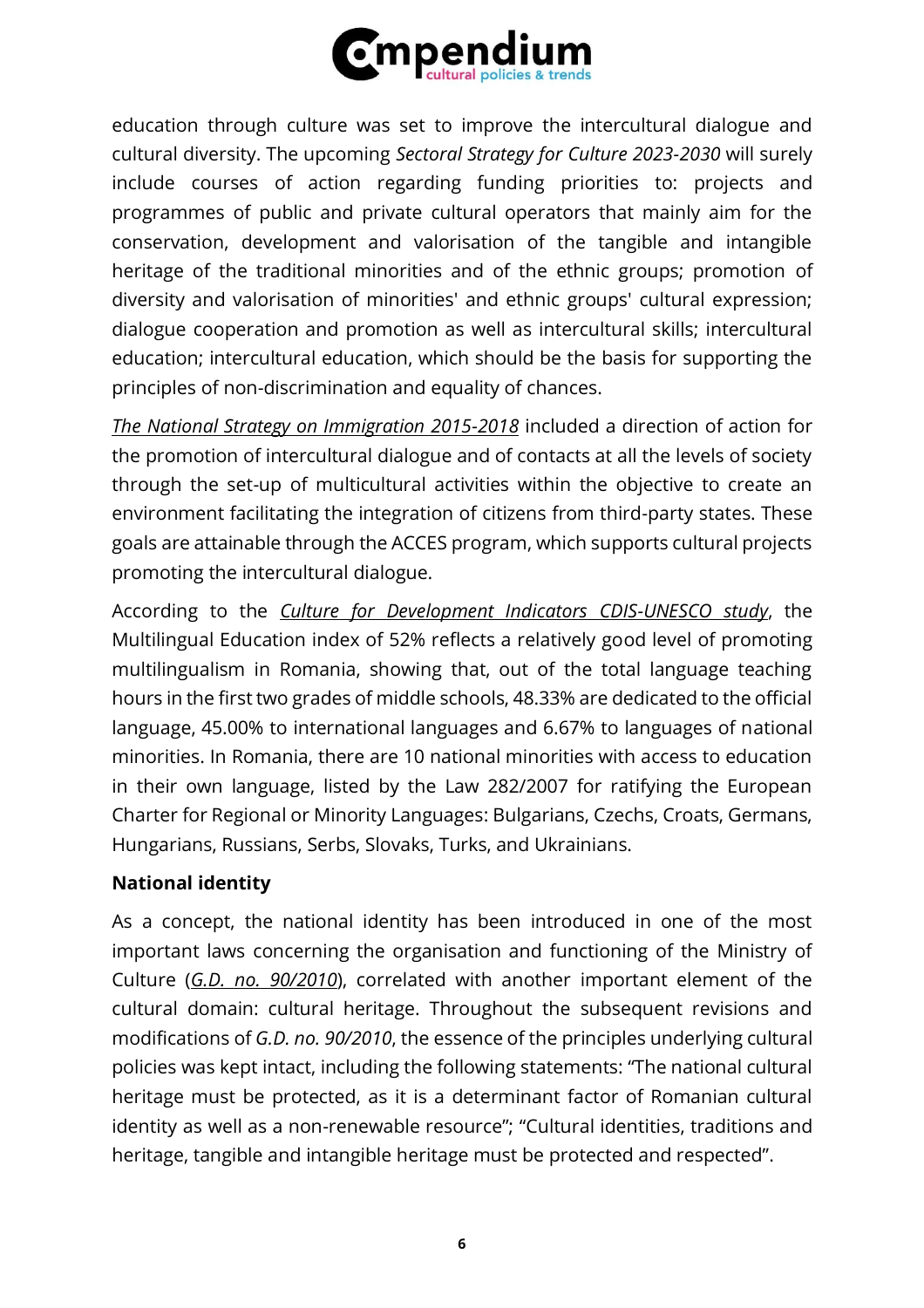

### **Heritage**

The concern for the preservation and valorisation of cultural heritage has an historical tradition in Romania, which has been allowing the strengthening of a dedicated administrative and legal system at present. All the cultural heritage fields are in focus: the moveable and immoveable heritage, the archaeological, industrial and intangible heritage, as well as the cultural landscape.

The central authority in the field of culture is the Ministry of Culture, which provides methodological coordination, monitoring and control over all specialised and non-specialised heritage owners, via its specialised department – the Directorate for Cultural Heritage (with services dedicated to the immoveable and archaeological heritage, as well as to the moveable and intangible heritage), and through the county and Bucharest culture directorates (decentralized services organized at the level of each territorial-administrative unit), and other subordinated institutions, such as the National Heritage Institute, which also organizes the annual programme for the restoration of heritage buildings at national level.

Cultural heritage has always been an important part of the cultural strategies, actions and politics in Romania. Even though at present we are preparing for an officially assumed and coherently implemented Sectoral Strategy, cultural heritage is distinctly highlighted within a general objective of the *Strategy for culture and national heritage 2016-2022*: *A better protection of the cultural heritage, based on the acknowledgement of the situation and engaging in efficient partnerships (local-central and public private)*, subsumed to the priority axis 1, Culture-Factor of sustainable development (see chapter 3.1. of the [country profile\)](https://www.culturalpolicies.net/wp-content/uploads/pdf_full/romania/romania_042020.pdf).

### *3.3 International Cultural Cooperation*

The main national actors responsible for international cultural cooperation are the Ministry of Culture, the Romanian Cultural Institute and the Ministry of Foreign Affairs. While the Ministry of Foreign Affairs promotes and supports cultural cooperation via its specific diplomatic instruments, including the activity of the cultural attachés, the Romanian Cultural Institute is entrusted with the mission to present, promote and protect Romania's culture and civilisation and to support the free flow of values of culture and science and consolidate and amplify the relations with Romanian communities abroad.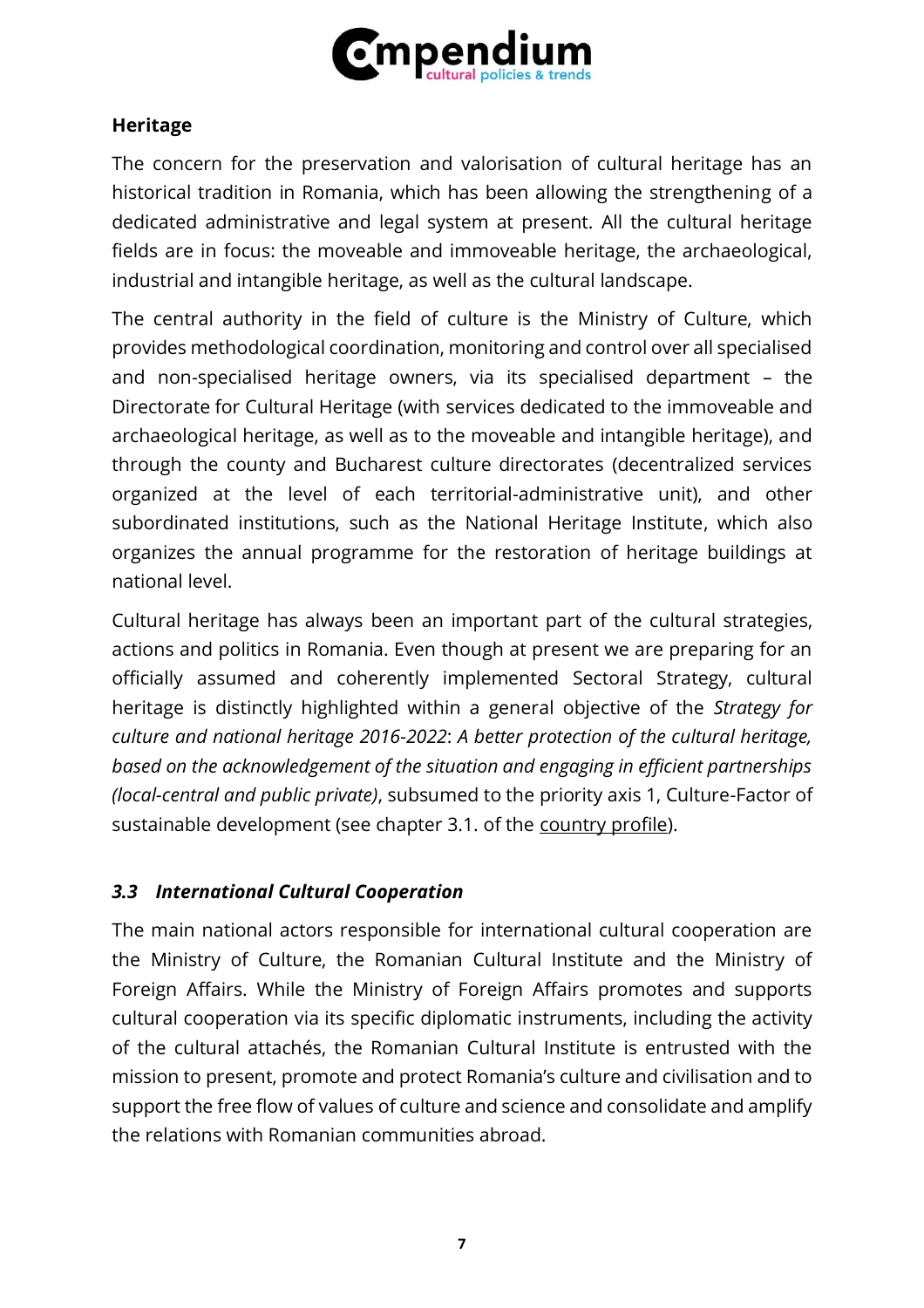

The international mission of the Ministry of Culture encompasses not only the promotion of Romania's cultural values within the international arena, but also the initiation and negotiation of international/regional/bilateral conventions, protocols and agreements in the cultural field.

The main objectives and trends that guide the international cultural cooperation of Romania are:

- Promotion of all forms of Romanian culture in the European and international arenas.
- Promotion and support of intercultural exchanges and of cultural diversity.
- Support for the mobility of Romanian cultural professionals and of foreign cultural actors.
- Support for professional networking and cooperation between public and private cultural actors.

### **4. Cultural Institutions**

#### *4.1 Overview*

The cultural institutions in Romania can be divided in two categories: the institutions from the public sector and from the private sector. The public sector is dominated by the so-called national basic infrastructure (BIS), i.e. the main public cultural institutions subordinated to and financed by the Ministry of Culture and National Identity (see chapter 1.2.1). Most of the public cultural institutions are subordinated to the Local Public Administrations. Recently, there have been many tensions between the Government and the public cultural institutions due to the budget cuts that are blocking the activity of those institutions. However, it's a fact that the cultural sector is still under financed in Romania. Although official data show that the Ministry of Culture and National Identity's budget has increased by almost 31% since 2018, these increases are mostly due to wage raises operated by the government and are not always reflected in the quality of the cultural products offered to the public.

### *4.2 Data on selected public and private cultural institutions*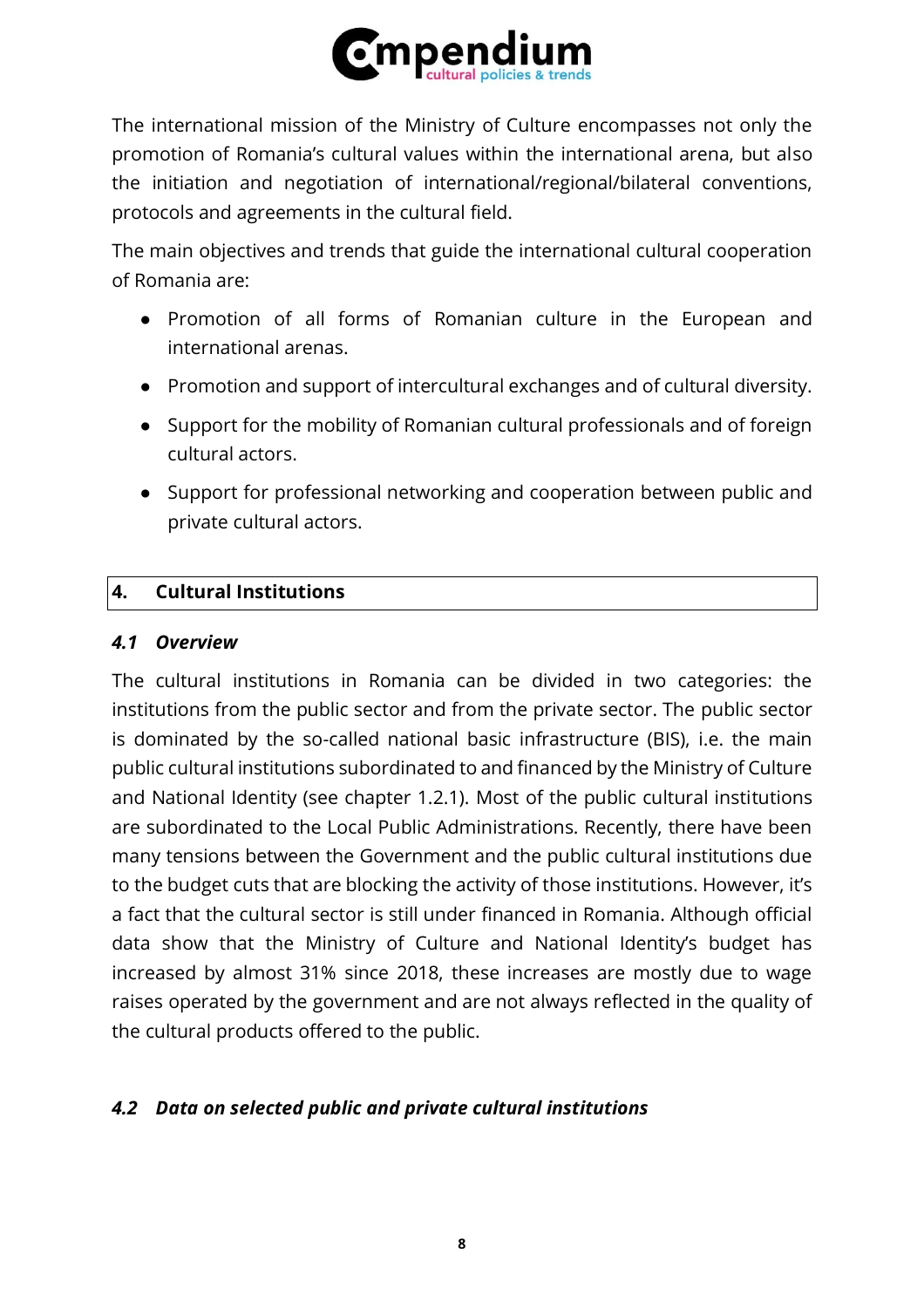

# **Table 1: Cultural institutions, by sector and domain**

| <b>Domain</b>               | <b>Cultural</b>                                                                        | <b>Public sector</b> |                      |                           | <b>Private sector</b> |                |                           |
|-----------------------------|----------------------------------------------------------------------------------------|----------------------|----------------------|---------------------------|-----------------------|----------------|---------------------------|
|                             | institutions<br>(subdomains)                                                           |                      | <b>Number (year)</b> | <b>Trend</b>              | <b>Number (year)</b>  |                | <b>Trend</b>              |
|                             |                                                                                        | 2015                 | 2020                 | last 5<br>years<br>(ln %) | 2015                  | 2020           | last 5<br>years<br>(ln %) |
| <b>Cultural</b><br>heritage | Archaeological<br>sites recognized<br>by the Ministry of<br>Culture                    | 15.960               | 22.649               | 6.88%                     | <b>NA</b>             | <b>NA</b>      |                           |
|                             | (Historical)<br>cultural heritage<br>sites recognized<br>by the Ministry of<br>Culture | 24.370               | 24.743               | 1.51%                     | <b>NA</b>             | <b>NA</b>      |                           |
| <b>Museums</b>              | <b>Museums</b><br>institutions and<br>museographic<br>collections                      | 648                  | 660                  | 1.85%                     | 90                    | 103            | 14.4%                     |
| <b>Archives</b>             | Archives (of<br>public<br>authorities)                                                 | 42                   | 42                   | 0%                        |                       |                |                           |
| <b>Visual arts</b>          | Art galleries /<br>exhibition halls                                                    | <b>NA</b>            | <b>NA</b>            |                           | <b>NA</b>             | <b>NA</b>      |                           |
| <b>Performing</b><br>arts   | Stable stage<br>spaces for<br>theatres                                                 | 92                   | 86                   | $-6.53%$                  | $\overline{7}$        | 11             | 57.1%                     |
|                             | Concert houses<br>(Opera houses)                                                       | 9                    | 9                    | 0%                        | <b>NA</b>             | <b>NA</b>      |                           |
|                             | Performing arts<br>and concert<br>companies                                            | 22                   | 11                   | $-50%$                    | $\overline{7}$        | $\overline{2}$ | $-71.4%$                  |
|                             | Dance and ballet<br>companies                                                          | $6\overline{6}$      | 16                   | 166%                      | $\overline{2}$        | $\mathbf{1}$   | $-50%$                    |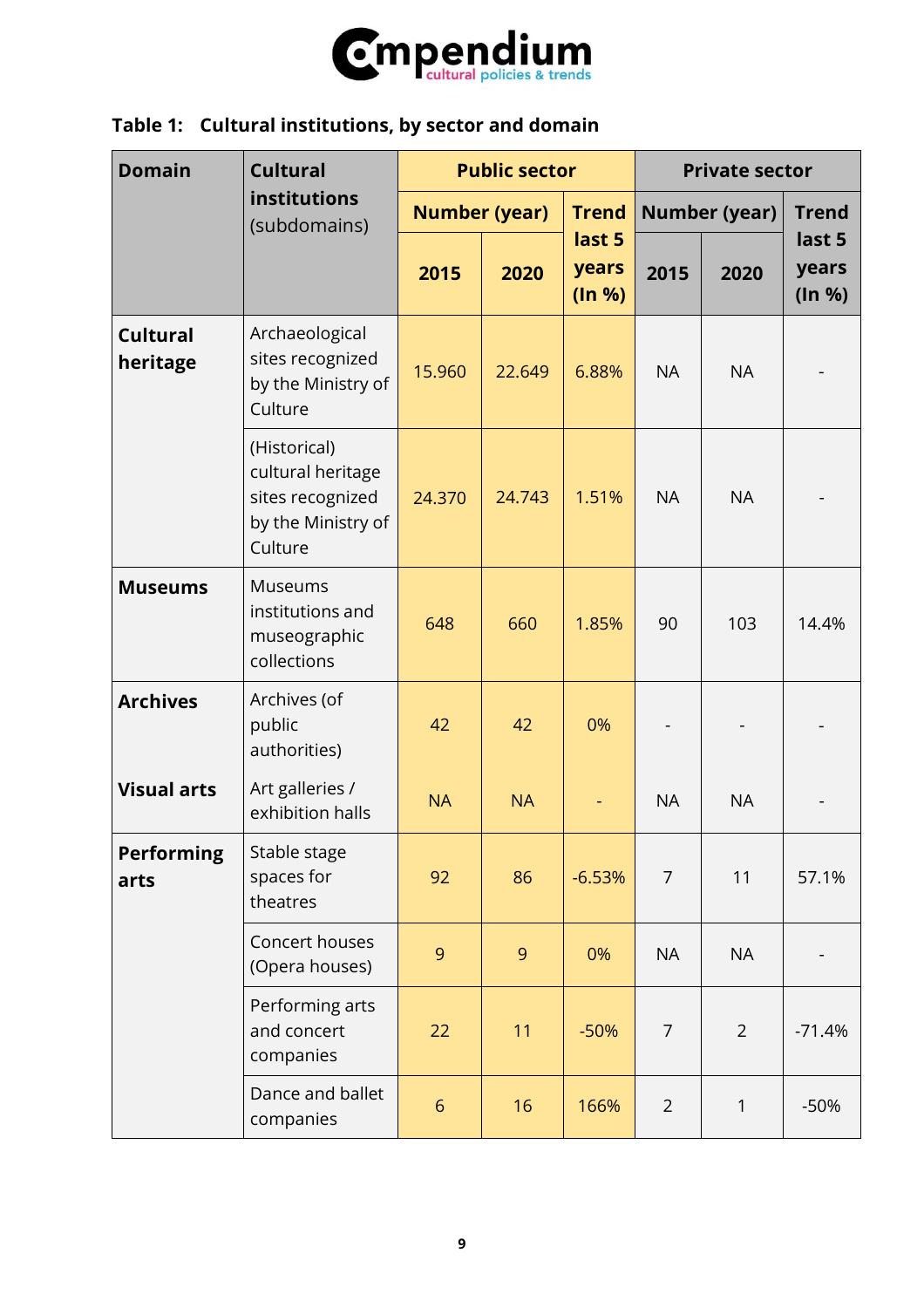

|                        | Symphonic<br>orchestras                                                       | 8                           | 5                           | $-37.5%$                          | 1                             | 1                             | 0%                                 |
|------------------------|-------------------------------------------------------------------------------|-----------------------------|-----------------------------|-----------------------------------|-------------------------------|-------------------------------|------------------------------------|
| <b>Libraries</b>       | Libraries                                                                     | 9.868                       | 8.577                       | $-13.1%$                          | 530                           | 359                           | $-32.2%$                           |
|                        | Publishers<br>(newspapers and<br>magazines)                                   | 127                         | 120                         | $-5.5%$                           | 449                           | 411                           | $-8.4%$                            |
| <b>Audiovisual</b>     | Cinemas<br>(number of halls)                                                  | $\overline{7}$<br>(2014)    | 29<br>(2019)                | 314%                              | 338                           | 449                           | 32.84%                             |
|                        | <b>Broadcasting</b><br>organisations<br>(Radio and<br>Television<br>channels) | 19<br>(radio)<br>11<br>(TV) | 21<br>(radio)<br>10<br>(TV) | 10.5%<br>(radio)<br>$-9%$<br>(TV) | 547<br>(radio)<br>632<br>(TV) | 591<br>(radio)<br>329<br>(TV) | 8.04%<br>(radio)-<br>47.9%<br>(TV) |
|                        | Music production<br>companies                                                 | <b>NA</b>                   | <b>NA</b>                   |                                   | <b>NA</b>                     | <b>NA</b>                     |                                    |
| Inter-<br>disciplinary | Socio-cultural<br>centres                                                     | 25                          | 28                          | 12%                               | $\overline{4}$                | 1                             | $-75%$                             |

*Sources:* Studies by the National Institute of Statistics of Romania *("Activitățile unităților cultural-artistice. Anul 2015*", Elena Mihaela IAGĂR coord. & Silvia PISICĂ coord., the National Institute of Statistics of Romania, 2016; *"Activitățile unităților cultural-artistice. Anul 2020*", Elena Mihaela IAGĂR coord. & Silvia PISICĂ coord., the National Institute of Statistics of Romania, 2021), Repertories of the National Institute of Heritage, Romania.

### **5. Cultural Funding**

#### *5.1 Overview*

The major provider of financial support for the cultural and creative sectors is the national budget (both the State budget and the local budgets).

Private financing, as a form of sponsorship, CSR schemes or private donations and grants (via the 2% mechanism described in chapter 5.1.5 of the country profile) is not equally developed and tends to concentrate in major cities.

An important source for cultural financing, not yet fully understood by all cultural operators, can be found in the various Operational Programs 2014-2020 (e.g. Regional Development, Administrative Capacity Building, Human Capital, Competitiveness). In addition, Romanian cultural operators may access the EEA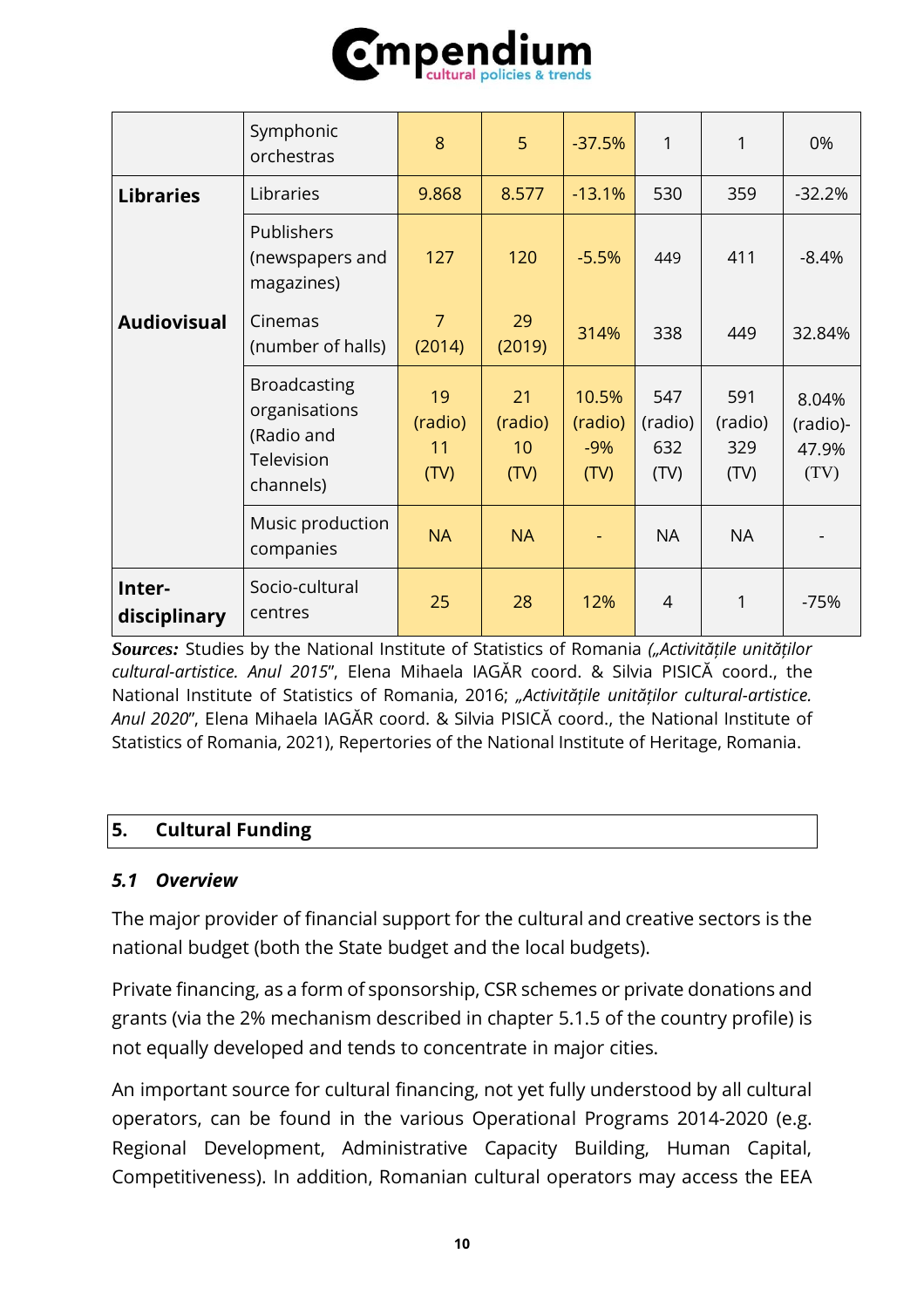

Grants Program as well as a number of grant schemes and programs managed by Cultural Institutes of other countries in Romania (e.g. Switzerland, Germany, France etc.)

At the national level, budgetary allocations for the cultural and creative sectors are channelled through the budget of the Ministry of Culture. The budgetary allocations to the Ministry of Culture have three main destinations:

- to cover its own operational and investment expenditures;
- to allocate necessary funding for all subordinated institutions;
- to support various cultural programs initiated pursuant to specific pieces of legislation or decided upon by the Ministry (via internal decisions – Ministerial Orders) and for which grants can be obtained by different cultural operators on the basis of the cultural priorities decided upon by the ministry.

### *5.2 Public cultural expenditure by level of government*

### **Table 2: Public cultural expenditure by level of government, in EUR, 2021 and 2010**

| Level of<br>government                             | <b>Total cultural expenditure</b><br>in 2021 |                     | <b>Total cultural expenditure</b><br>in 2010 |                     |
|----------------------------------------------------|----------------------------------------------|---------------------|----------------------------------------------|---------------------|
|                                                    | In $EUR1$                                    | % share of<br>total | In EUR                                       | % share of<br>total |
| State (central,<br>federal)                        | 179 100 000                                  | 100%                | 167 114 635                                  | 19%                 |
| Regional<br>(provincial,<br>Länder, etc.)          |                                              |                     |                                              |                     |
| Local (municipal,<br>incl. counties)               | -                                            |                     | 718 500 915                                  | 81%                 |
| <b>Total of all</b><br>government<br><b>levels</b> | 179 100 000                                  | 100%                | 170 070 000                                  | 100%                |

*Source:* Ministry of Culture, Romania

<sup>&</sup>lt;sup>1</sup> Estimation according to the National Bank of Romania exchange rates on March  $8<sup>th</sup>$  2022.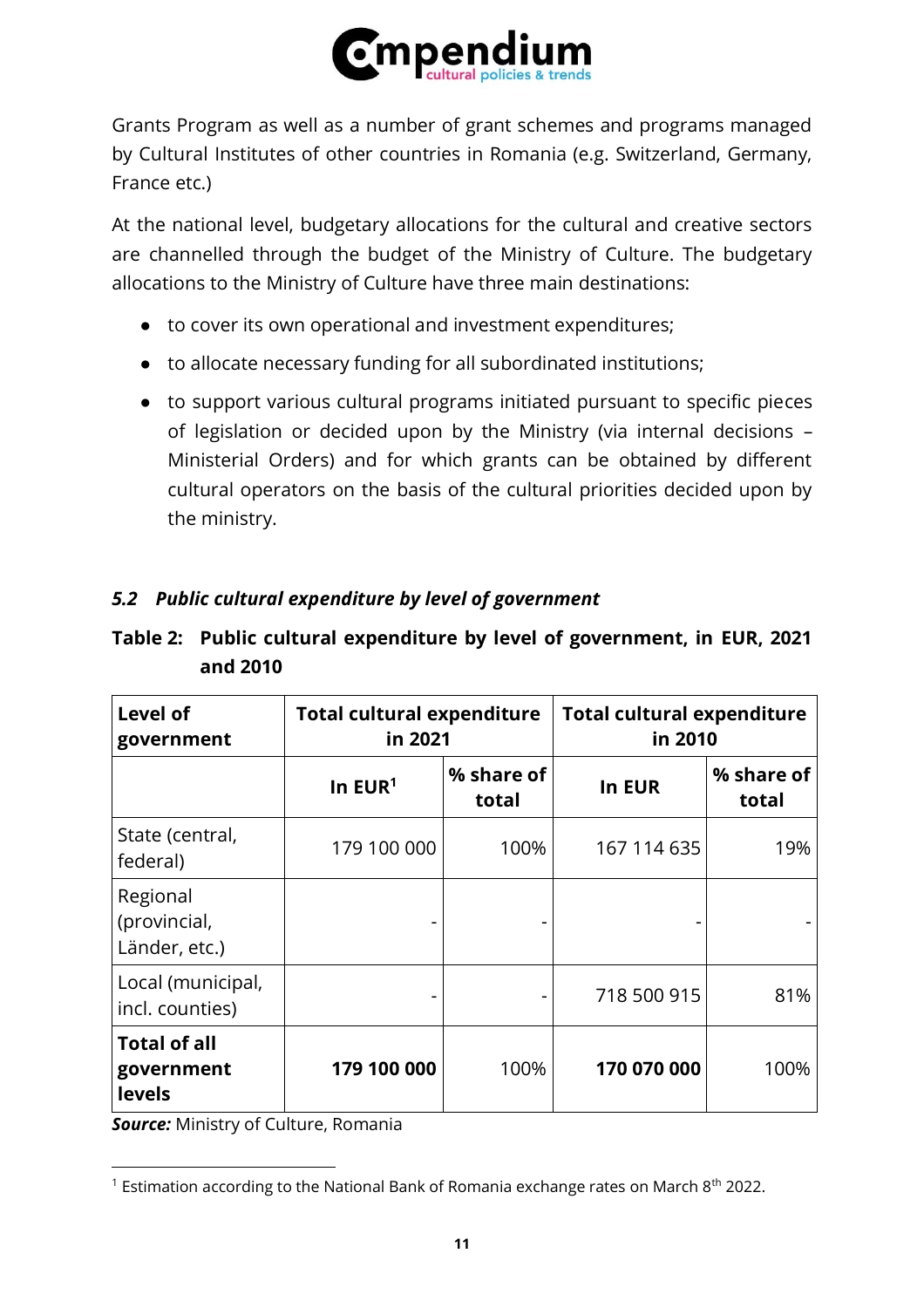

### *5.3 Public cultural expenditure per sector*

### **Table 3: Public cultural expenditure by level of government, 2021 and 2010**

| <b>Field</b>                                                                                                                 | 2021                    |                        |                           | 2010        |                        |                           |
|------------------------------------------------------------------------------------------------------------------------------|-------------------------|------------------------|---------------------------|-------------|------------------------|---------------------------|
|                                                                                                                              | In RON                  | In $EUR2$              | %<br>share<br>of<br>total | In RON      | In $EUR3$              | %<br>share<br>of<br>total |
| Heritage                                                                                                                     | 31 176 000 <sup>4</sup> | 6 300 000 <sup>5</sup> | 3.51%                     | 58 033 000  | 11 730 000             | 8.24%                     |
| <b>Museums</b>                                                                                                               | 166 019 000             | 33 540 000             | 18.73%                    | 101 422 000 | 20 500 000             | 14.42%                    |
| <b>Archives</b>                                                                                                              |                         |                        |                           |             |                        |                           |
| Visual Arts <sup>6</sup>                                                                                                     | 64 548 000              | 13 040 000             | 7.29%                     | 4 950 000   | 1 000 480              | 0.70%                     |
| Performing Arts <sup>7</sup>                                                                                                 | 562 675 000             | 113 690 000            | 63.48%                    | 185 037 000 | 37 400 000             | 26.30%                    |
| Audiovisual and<br>multimedia                                                                                                |                         |                        |                           |             |                        |                           |
| Others <sup>8</sup> :<br>Interdisciplinary<br>Socio-cultural<br>International<br><b>Cultural Relations</b><br>Administration | 61 971 000              | 12 520 000             | 6.99%                     | 354 093 902 | 71 570 000             | 50.33%                    |
| <b>Total of all</b><br>government<br>levels                                                                                  | 886 389 000             | Approx.<br>179 100 000 | 100%                      | 703 535 902 | Approx.<br>142 200 000 | 100%                      |

**Source:** The Ministry of Culture of Romania (2022), Compendium Country Profile - Romania (2012)

<sup>2</sup> *Idem.*

<sup>3</sup> *Idem.*

<sup>4</sup> Amounts run through the budget of the National Heritage Institute, County Directorates for Culture.

<sup>5</sup> *Idem*.

<sup>&</sup>lt;sup>6</sup> Amounts run through the budget of the National Centre of Cinematography and the National Archives of Films.

 $<sup>7</sup>$  Amounts run through the budgets of performing arts and concert institutions, ARTEXIM.</sup>

<sup>&</sup>lt;sup>8</sup> Amounts run through the budgets of The National Cultural Fund Administration (AFCN), the National Institute for Research and Training (INCFC), Central Administration, The National Library of Romania, Cultural Centres.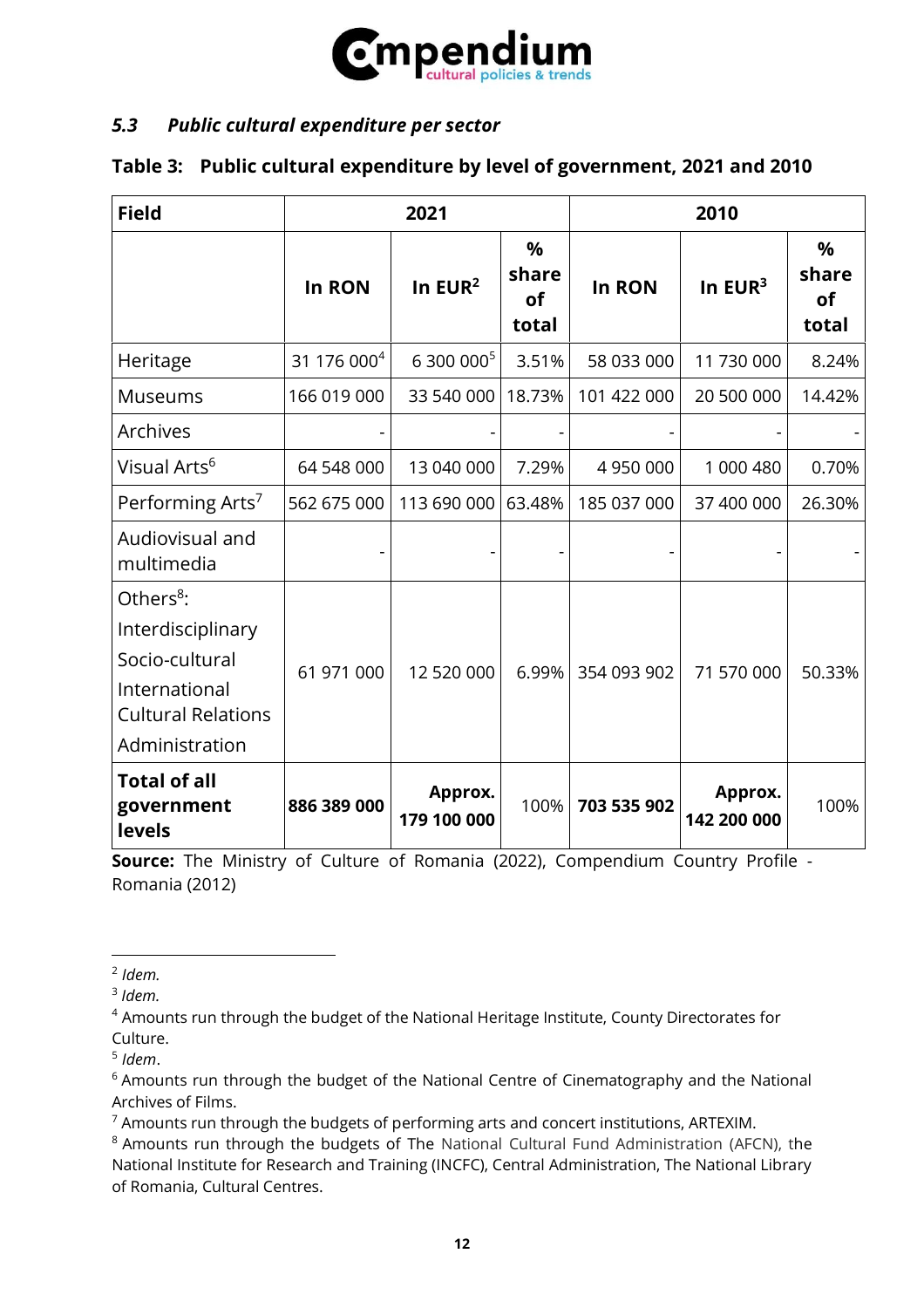

### **6. Legislation on culture**

# *6.1 Overview of national cultural legislation*

The field of culture, as well as the main areas of interest to society – education, health, environment, etc. – is subject to legal Regulation.

The main piece of legislation which is related to the Romanian cultural sector is Article 33 of the Romanian Constitution, where we find access to culture.

The constitutional provision is short, but sufficient enough to show both citizens' rights and the state's duties in the field of culture.

*"Article 33 Access to culture*

*(1) access to culture is guaranteed under the law.*

*(2) the personal freedom to develop one's own spirituality and to access the values of national and universal culture cannot be restricted.*

*(3) the state must ensure the preservation of the spiritual identity, the support of national culture, the stimulation of the arts, the protection and preservation of cultural heritage, the development of contemporary creativity, the promotion of Romania's cultural and artistic values in the world."*

The main laws governing culture in Romania are laws (organic or ordinary) and government ordinances (simple or emergency).

These are:

a) **Laws affecting the entire field of culture** – *e.g.: Copyright and related rights Law No 8/1996; GEO No 189/2008 on the management of public cultural institutions; OG No 51/1998 on improving the financing system for cultural programs, projects and actions;*

b) **Laws dealing with other areas of Regulation but of important scope in the field of culture, such as: Law No 500/2002 on public finances – governs the system of financing of public institutions of culture***; Law No 215/2001 of local public Administration; Law No 98/2016 on public procurement; Administrative Code; Labour Code; and more. Law No 31/1990 on companies, republished, as amended and supplemented, OG No 26/2000 on associations and foundations and OUG No 44/2008 on the pursuit of economic activities by authorized natural persons (PFA), individual businesses and family businesses – legislation on the basis of which private law entities*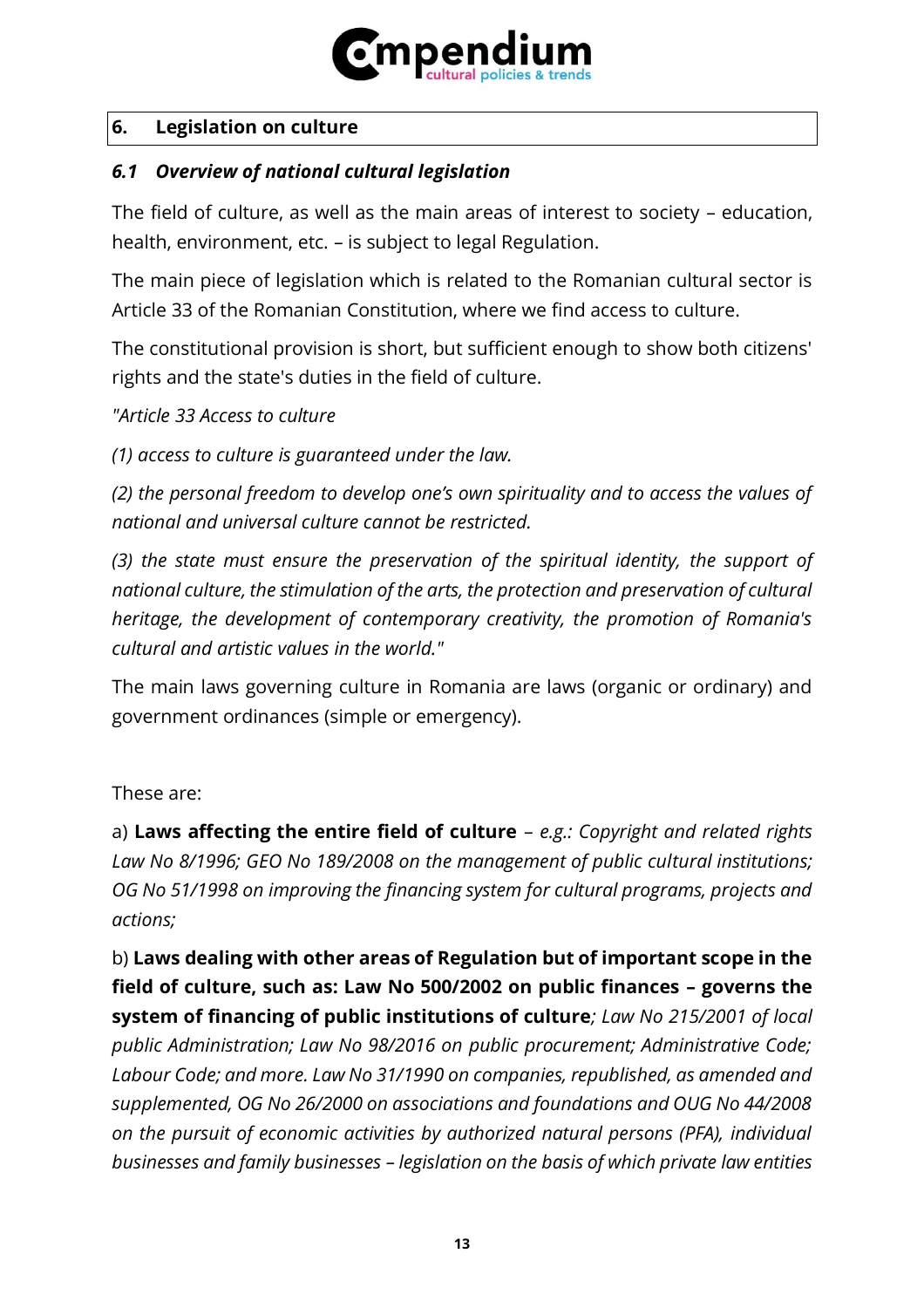

*operating in the field of culture are organized and operated, given that there are no special provisions on these entities governed by private law in the specific legislative acts.*

(c) **Special laws relating to each cultural and creative sector (CCS)**: *Some examples are - Law No 182/2000 on Mobile cultural Heritage, Law No 26/2008 on the Protection of intangible cultural Heritage, Law No 422/2001 on the Protection of historical monuments, public museums and collections Law No 311/2003, Libraries Law No 334/2002, Audiovisual Law No 504/2002.*

In an overview of Romanian culture legislation, it is clear that the public cultural sector has been overregulated over the years, while the private cultural sector has not benefited from state Regulation. This shows a single acute need for the Romanian cultural field to adopt a system law defining the territories and cultural competences and containing classifications, definitions for all sectors of public and private activity.

# *6.2 Overview international cultural legislation*

International legal instruments related to culture, signed, adopted, acceded to or ratified by Romania are presented below.

| Title of the international legal<br>instruments                                                             | <b>Organisation</b><br>responsible for<br>administering it | Year of entry into force in<br>Romania and title of national<br>instrument |
|-------------------------------------------------------------------------------------------------------------|------------------------------------------------------------|----------------------------------------------------------------------------|
| European Cultural Convention                                                                                | Council of Europe                                          | 19.12.1991 - Law no. 77/1991                                               |
| European Code of Social Security                                                                            | Council of Europe                                          | 10.10.2010 - Law no. 116/2009                                              |
| Convention for the Protection of Council of Europe<br>Architectural Heritage of Europe                      |                                                            | 01.03.1998 - Law no. 157/1997                                              |
| Convention<br>European<br>on l<br>Transfrontier Television                                                  | Council of Europe                                          | 01.11.2004 - Law no. 11/2004                                               |
| Convention on the Council of Europe<br>European<br>of<br>Archaeological<br>Protection<br>Heritage (revised) |                                                            | 21.05.1998 - Law no. 150/1997                                              |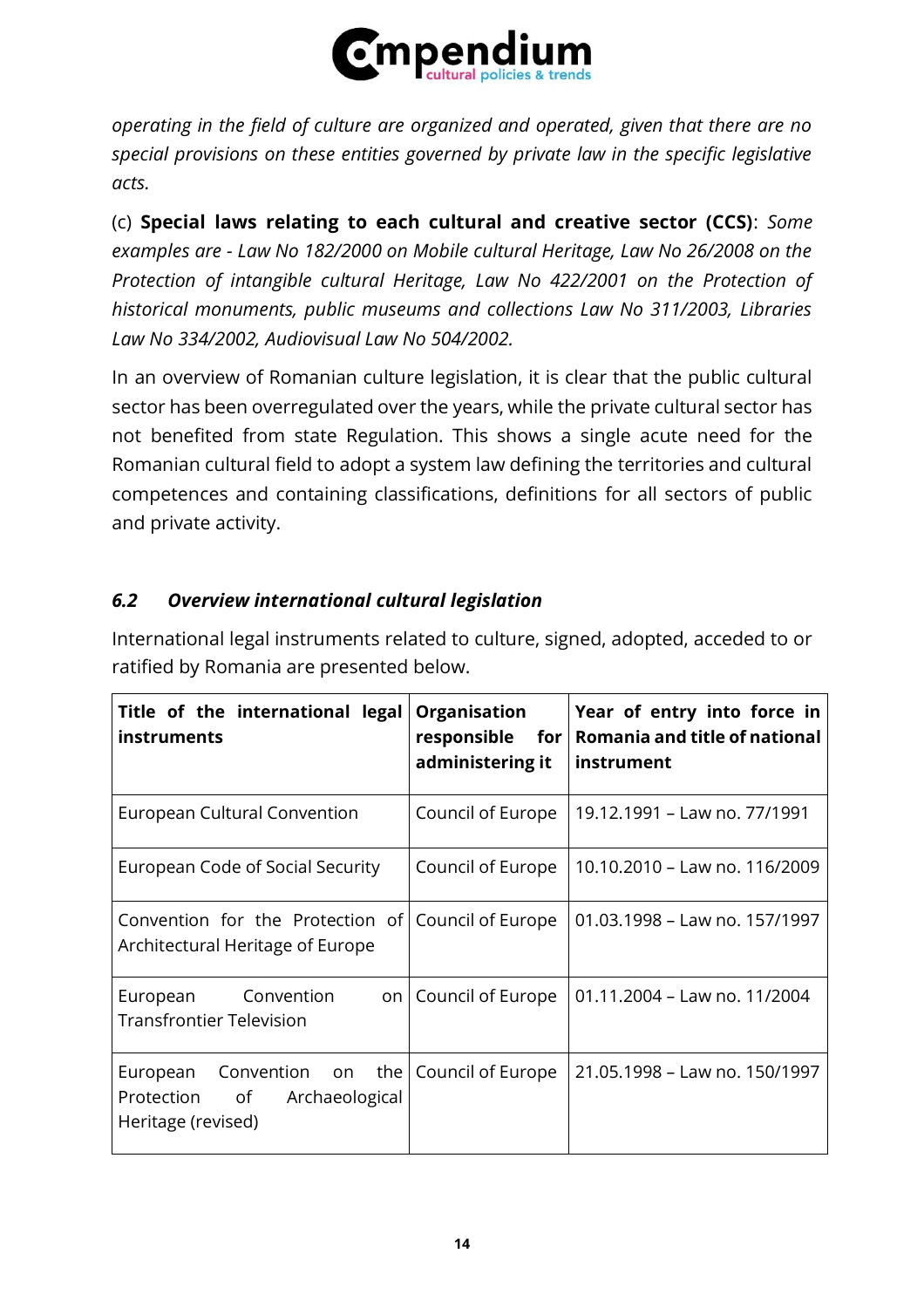

| European<br>Convention<br>Cinematographic Co-Production                                                                                                              | on   Council of Europe | 01.07.2002 - Law no. 28/2002            |
|----------------------------------------------------------------------------------------------------------------------------------------------------------------------|------------------------|-----------------------------------------|
| European Charter for Regional or Council of Europe<br><b>Minority Languages</b>                                                                                      |                        | 01.05.2008 - Law no. 282/2007           |
| Framework Convention for the<br><b>Protection of National Minorities</b>                                                                                             | Council of Europe      | 01.02.1998 - Law no. 33/1995            |
| European Landscape Convention                                                                                                                                        | Council of Europe      | 01.03.2004 - Law no. 451/2002           |
| European Convention on the Legal<br>Protection of Services Based On, or<br><b>Consisting of Conditional Access</b>                                                   | Council of Europe      | 01.07.2003 - Law no. 305/2002           |
| Convention for the Protection of UNESCO<br>Cultural Property in the Event of<br>Armed Conflict with Regulations for<br>the Execution of the Convention.<br>The Hague |                        | 21.03.1958<br>Decree<br>no.<br>605/1957 |
| Protocol to the Convention for the<br>Protection of Cultural Property in<br>the Event of Armed Conflict.                                                             | <b>UNESCO</b>          | 21.03.1958<br>Decree<br>no.<br>605/1957 |
| Convention<br>against<br>The<br>Hague<br>Discrimination in Education                                                                                                 | <b>UNESCO</b>          | 09.07.1964<br>Decree<br>no.<br>149/1964 |
| Convention<br>concerning<br>the I<br>International<br>Exchange<br>of<br>Publications                                                                                 | <b>UNESCO</b>          | 09.06.1965<br>Decree<br>no.<br>835/1964 |
| Agreement on the Importation of<br>Educational, Scientific and Cultural<br>Materials, with Annexes A to E and<br>Protocol annexed. Florence                          | <b>UNESCO</b>          | 24.11.1970                              |
| Convention<br>the  <br>concerning<br>Protection of the World Cultural and<br>Natural Heritage                                                                        | <b>UNESCO</b>          | 16.05.1990<br>Decree<br>no.<br>187/1990 |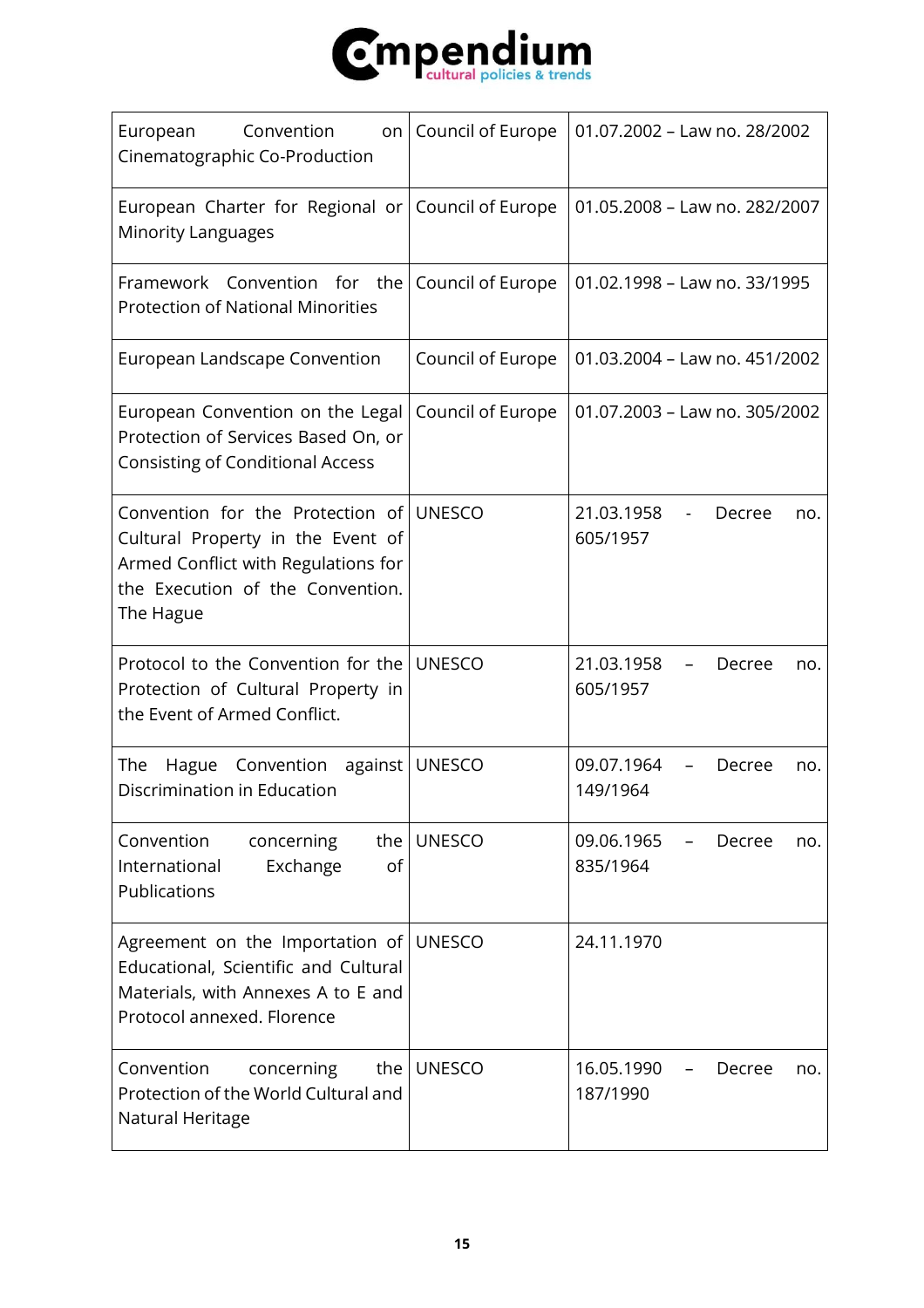

| Means of UNESCO<br>Convention on the<br>Prohibiting and Preventing the Illicit<br>Import, Export and Transfer of<br>Ownership of Cultural Property |                     | 06.12.1993 - Law no. 79/1993             |
|----------------------------------------------------------------------------------------------------------------------------------------------------|---------------------|------------------------------------------|
| Convention for the Protection of UNESCO/WIPO<br>Producers of Phonograms against<br>Unauthorized Duplication of their<br>Phonograms                 |                     | 01.07.1998 - Law no. 78/1998             |
| Convention on the Protection and<br>Promotion of the<br>Diversity of<br><b>Cultural Expressions</b>                                                | <b>UNESCO</b>       | 20.07.2006 - Law no. 248/2006            |
| Convention for the Safeguarding of<br>the Intangible Cultural Heritage                                                                             | <b>UNESCO</b>       | 20.01.2006 - Law no. 410/2005            |
| Second Protocol to the Hague<br>of<br>1954 for<br>the<br>Convention<br>Protection of Cultural Property in<br>the Event of Armed Conflict           | <b>UNESCO</b>       | 07.08.2006 - Law no. 285/2006            |
| Convention on the Protection of the<br>Underwater Cultural Heritage                                                                                | <b>UNESCO</b>       | 31.07.2007 - Law no. 99/2007             |
| Berne Convention for the Protection<br>of Literary and Artistic Works                                                                              | <b>WIPO</b>         | 01.01.1927                               |
| Berne Convention - revised 1896,<br>1908, 1914, 1928, 1948, 1967, 1971,<br>1979                                                                    | <b>WIPO</b>         | 17.04.1998 - Law no. 77/1998             |
| International Convention for the<br>Protection of Performers, Producers<br>of Phonograms and Broadcasting<br>Organizations                         | WIPO/UNESCO/IL<br>O | 22.07.1998 - Law no. 76/1998             |
| Convention Establishing the World<br>Intellectual Property Organization                                                                            | <b>WIPO</b>         | 26.04.1970<br>Decree<br>no.<br>1175/1968 |
| Copyright Treaty (WCT)                                                                                                                             | <b>WIPO</b>         | 06.03.2002 - Law no. 205/2000            |